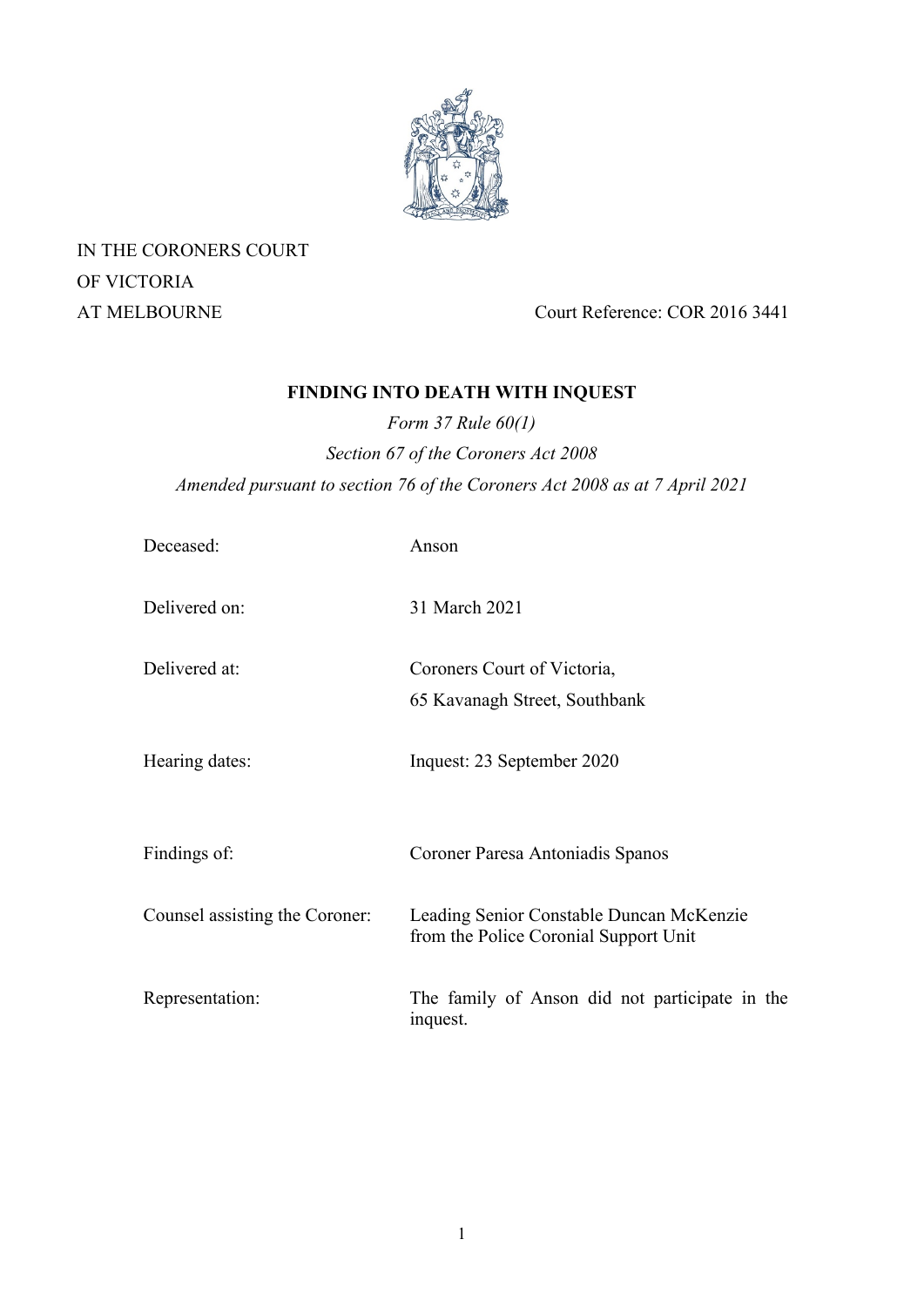# **TABLE OF CONTENTS**

| <b>INTRODUCTION</b>                                 | Page 3 |                |
|-----------------------------------------------------|--------|----------------|
| CIRCUMSTANCES IMMEDIATELY PROXIMATE TO DEATH        |        | 3              |
| <b>INVESTIGATION &amp; SOURCES OF EVIDENCE</b>      |        | $\overline{4}$ |
| PURPOSES OF A CORONIAL INVESTIGATION                |        | 5              |
| <b>IDENTIFICATION</b>                               |        | 6              |
| <b>MEDICAL CAUSE OF DEATH</b>                       |        | 6              |
| THE FOCUS OF THE CORONIAL INVESTIGATION & INQUEST   | Page   | $\overline{7}$ |
| THE NPS IMPLICATED IN THE DEATH/S: 25C-NBOMe & 4-FA | Page   | 7              |
| <b>CORONERS PREVENTION UNIT</b>                     |        | 9              |
| DR BARRATT'S EXPERT REPORT                          |        | 9              |
| <b>SUBMISSIONS FROM STAKEHOLDERS</b>                |        | 16             |
| FINDINGS/CONCLUSIONS                                | Page   | 19             |
| <b>COMMENTS</b>                                     |        | 20             |
| <b>RECOMMENDATIONS</b>                              | Page   | 21             |
| PUBLICATION OF FINDING                              | Page   | 21             |
| <b>DISTRIBUTION OF FINDING</b>                      | Page   | 21             |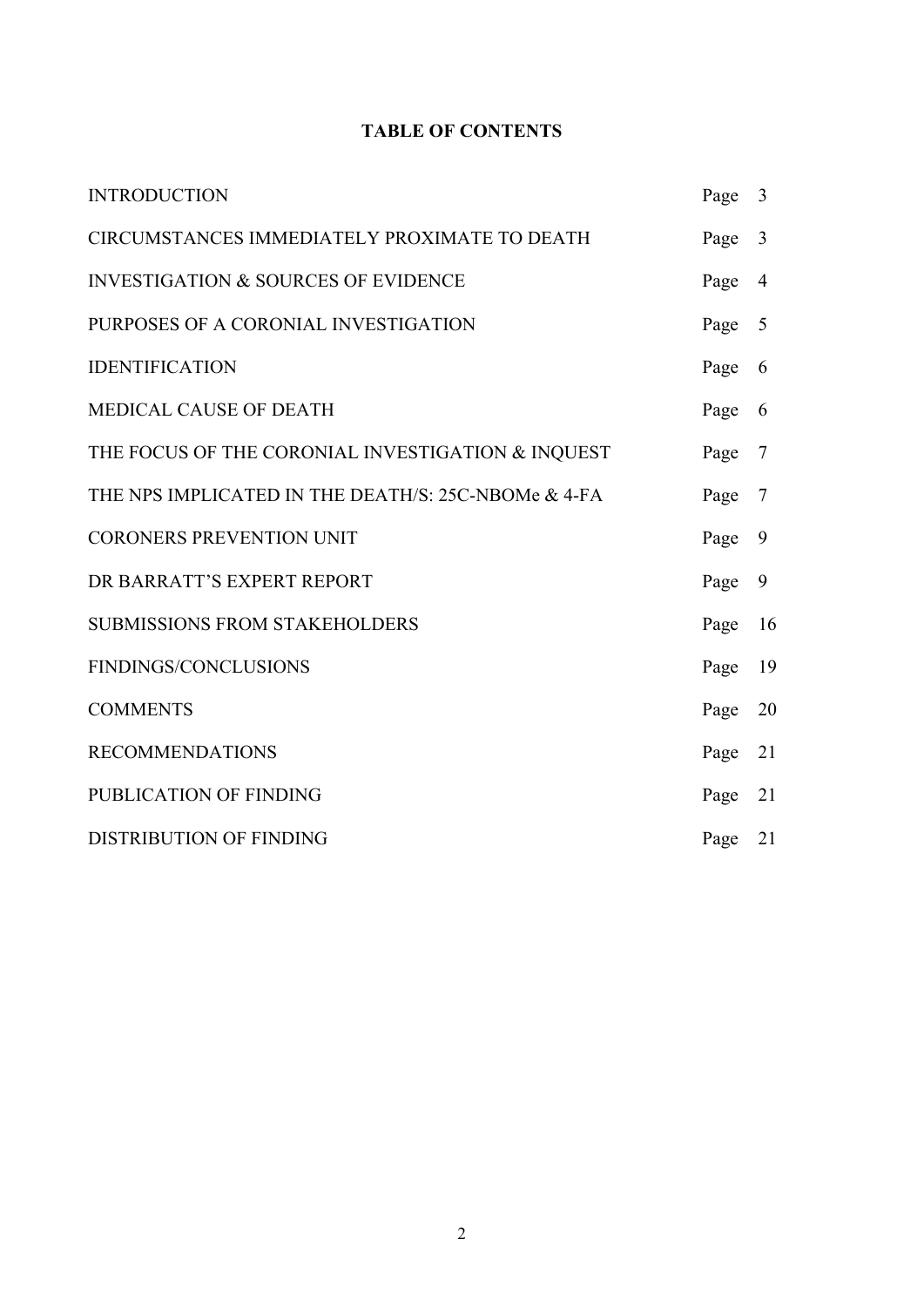### INTRODUCTION

- 1. Anson was the 17<sup>i</sup>-year-old son and youngest of three boys born to SYL and ZHH. Anson was employed at his parent's restaurant in Niddrie as well as at the local McDonald's. Anson did not have a significant medical history but was known to have experimented with illicit drugs.
- 2. Anson was the youngest and first of five individuals to die in Melbourne between July 2016 and January 2017, either as a direct or indirect result of ingesting a dangerous combination of two novel psychoactive substances (**NPS**). These were generally being marketed around Melbourne, including the nightclub scene, in tablet form as MDMA but were actually comprised of 25C-NBOMe and 4-Fluoroamphetamine. It is appropriate to note that the coronial investigations were delayed pending the prosecution of several individuals involved in the supply of similar drugs, although I am unaware of any direct evidence linking those prosecutions to the deaths under investigation here.
- 3. Although separate briefs were compiled in relation to each death, given the commonality of the unusual and dangerous combination of NPS implicated, a cluster investigation ensued including an inquest primarily focused on the potency of the NPS and any prevention opportunities. Apart from matters personal to each deceased such as their background and reaction to the NPS, a finding in identical terms to this one will be delivered in respect of each deceased.

### CIRCUMSTANCES IMMEDIATELY PROXIMATE TO DEATH

- 4. At about 1.30am on 25 July 2016, Anson arrived at his friend SN's house. Anson had heard that his friend  $TN<sup>1</sup>$  had a psychedelic drug, which he was keen to try. The group travelled to TN's house to collect the powdered drug. During the return trip to SN's house, Anson tried a small amount of the powder. According to SN, the group knew that the drug was of unknown provenance but was not MDMA.
- 5. Once back at SN's house, at about 5.00am, Anson snorted a larger dose of the powder through a rolled-up note, as did one of his friends. About half an hour later, Anson began to manifest extreme symptoms.
- 6. According to TN, Anson appeared to be having a "flash back" or thought he was running away from something. He called out "boys, stop" and then, "no, no, no" and fell backwards on the bed and had a seizure that lasted for about ten minutes. Once the seizure was over, Anson began to cough and gag and later vomited. He asked for water repeatedly and kept banging against the headboard. Each time his friends called his name, Anson appeared angry and

<sup>&</sup>lt;sup>1</sup> TN stated that he was told the drug was MDMA. Statement of TN, page 13A of the inquest brief.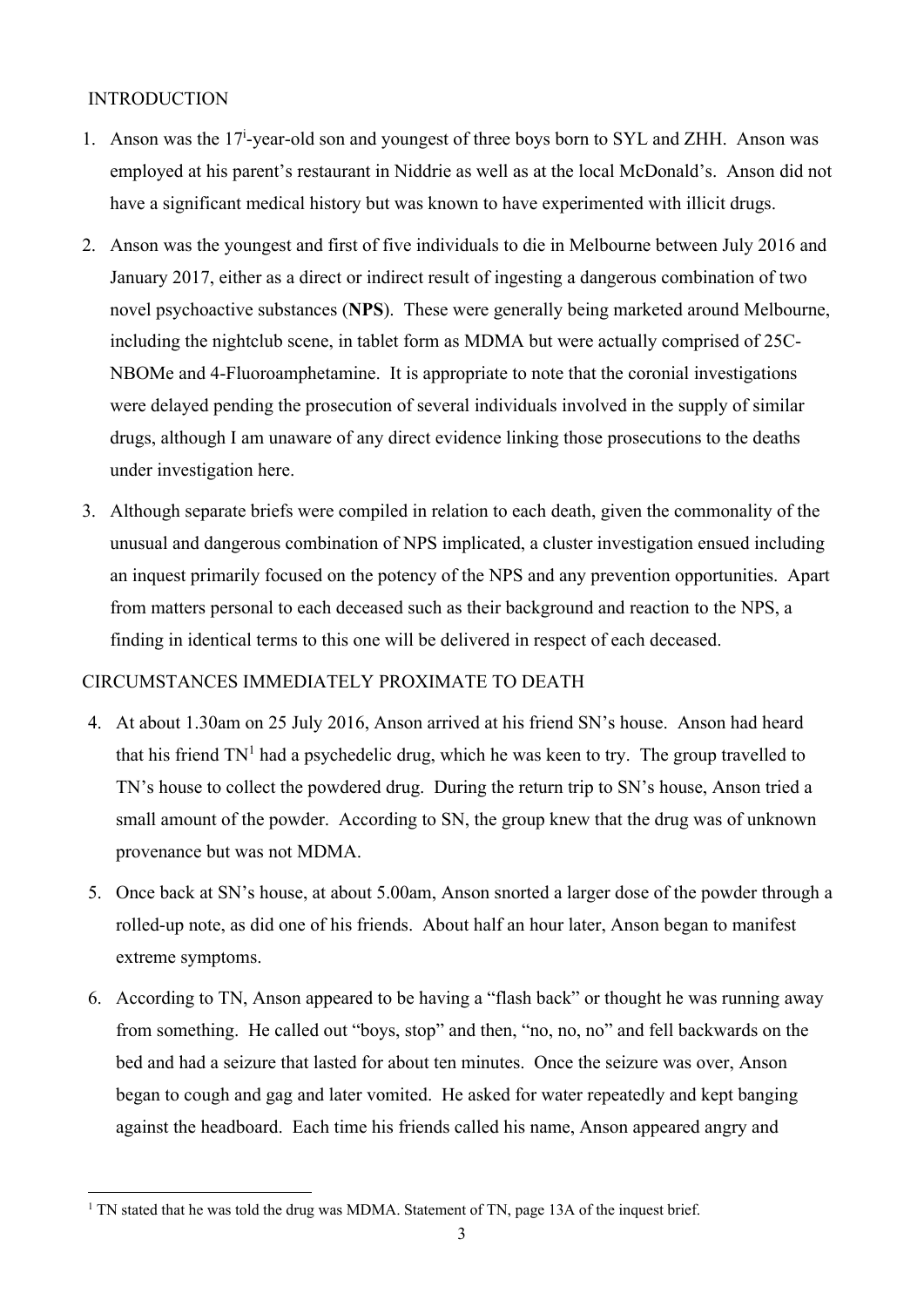disorientated. After he smashed his arm through a window and sustained a gash to his elbow, which bled profusely, his friends telephoned emergency services.

- 7. A short while later, Victoria Police and Ambulance Victoria paramedics responded to the call to emergency services and were told by those present that Anson had "taken a mushroom".
- 8. Upon arrival at the Sunshine Hospital Emergency Department (**ED**) at about 7.50am, Anson was twitching and jerking and subsequently lost cardiac output. Cardiopulmonary resuscitation (**CPR**) was commenced and Advanced Life Support Protocols initiated. Anson was initially in asystole but after about 20 minutes of CPR, achieved a Return of Spontaneous Circulation. However, he remained unstable, requiring vasopressor support, and exhibiting signs of profound metabolic acidosis and critical hyperkalaemia.<sup>2</sup>
- 9. A computed tomography scan of Anson's brain showed hypoxic brain damage. The toxicology service was consulted, and supportive measures employed however no specific toxicological advice was given.<sup>3</sup>
- 10. Following intubation, CPR, defibrillation, administration of bicarbonate, dextrose/insulin, calcium, amiodarone and adrenaline in the ED, Anson was transferred to the Intensive Care Unit (**ICU**) at about 10.30am where he required escalating doses of vasopressors and inotropes. Over the next four hours, Anson rapidly deteriorated. Despite maximal supports, his blood pressure could not be maintained, and it became apparent that all treatment options had been exhausted. Anson succumbed despite full medical therapy and was declared deceased at 2.50pm.<sup>4</sup>

### INVESTIGATION AND SOURCES OF EVIDENCE

11. This finding is based on the totality of the material the product of the coronial investigation of Anson's death. That is, the evidence at inquest and the brief of evidence compiled by the Coronial Investigator (**CI**) Detective Senior Constable Paul Bate (and recompiled by L/S/C McKenzie from the Police Coronial Support Unit). The brief included statements from Anson's friends and his brother, Ambulance Victoria paramedics and Victoria Police members; scene photos; the eMedical deposition from Sunshine Hospital; the deceased's Medicare and Pharmaceutical Benefits Scheme records; the autopsy report and toxicology report from the Victorian Institute of Forensic Medicine (**VIFM**); and a report from Head of Forensic Science and Toxicology at VIFM, Dr Dimitri Gerostamoulos.

<sup>&</sup>lt;sup>2</sup> Statement of Dr Martin Bicket, page 42 inquest brief.

<sup>&</sup>lt;sup>3</sup> Statement of Dr Gerard Fennessy, page 44

<sup>&</sup>lt;sup>4</sup> Statement of Dr Gerard Fennessy, pages 44-45 of the inquest brief.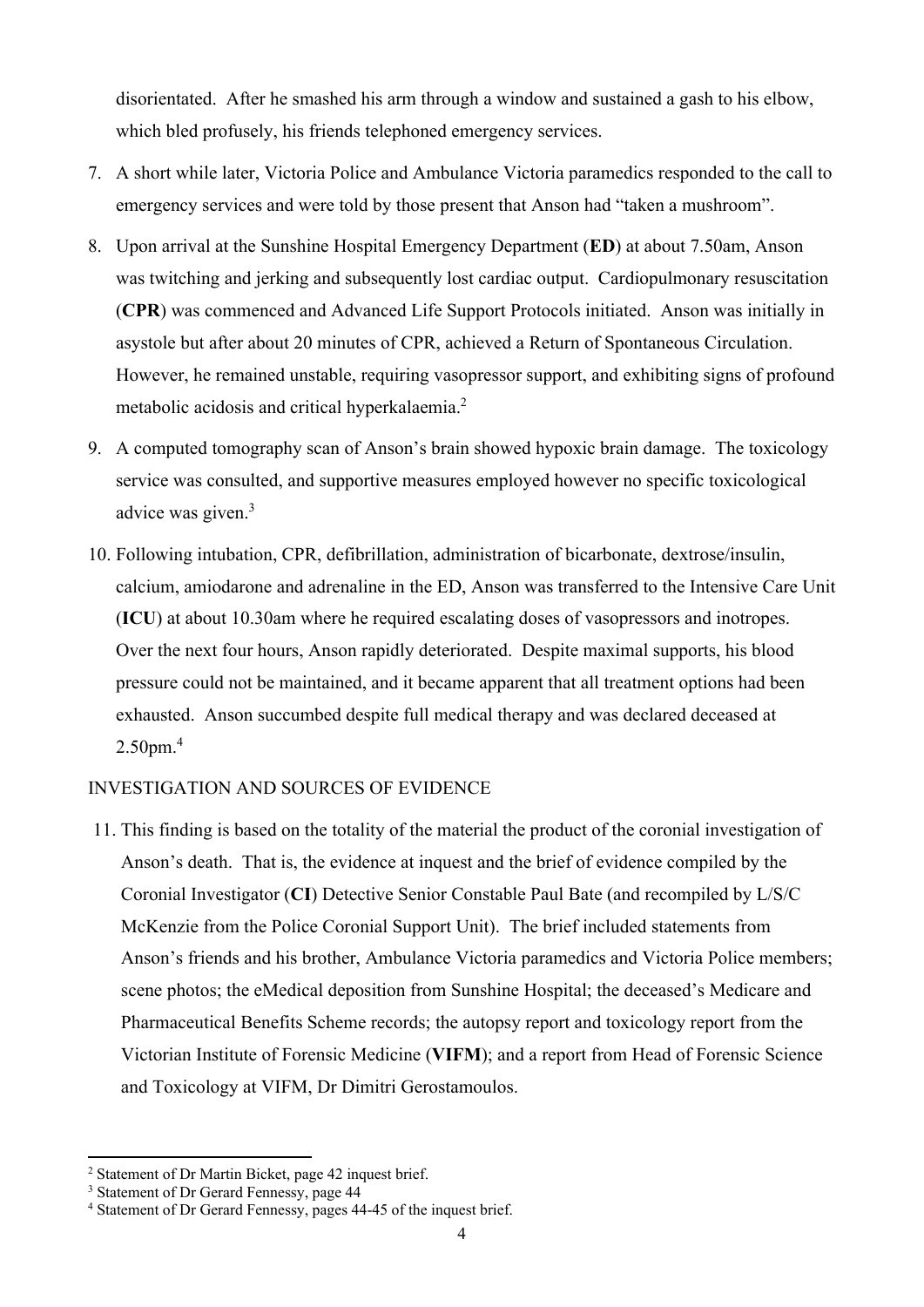- 12. Following the inquest, I sought an expert report from drug harm researcher Dr Monica Barratt and sought submissions from several relevant entities about proposed prevention-focused comments and recommendations suggested by the circumstances in which Anson and four others died from ingesting the same Novel Psychoactive Substances (**NPS**) at around the same period of time. Those NPS, Dr Barratt's report and the submissions will be discussed in some detail below.
- 13. All of this material, together with the inquest transcript, will remain on the coronial file.<sup>5</sup> In writing this finding, I do not purport to summarise all the material and evidence but will only refer to it in such detail as is warranted by its forensic significance and the interests of narrative clarity.

### PURPOSE OF A CORONIAL INVESTIGATION

- 14. The purpose of a coronial investigation of a *reportable death6* is to ascertain, if possible, the identity of the deceased person, the cause of death and the circumstances in which death occurred.<sup>7</sup> Anson's death clearly falls within the definition of reportable death as it appears to have been unexpected and/or unnatural.
- 15. The *cause* of death refers to the *medical* cause of death, incorporating where possible the *mode*  or *mechanism* of death. For coronial purposes, the *circumstances* in which death occurred refers to the context or background and surrounding circumstances but is confined to those circumstances sufficiently proximate and causally relevant to the death, and not all those circumstances which might form part of a narrative culminating in death.8
- 16. The broader purpose of any coronial investigations is to contribute to the reduction of the number of preventable deaths through the findings of the investigation and the making of recommendations by coroners, generally referred to as the *prevention* role.<sup>9</sup> Coroners are empowered to report to the Attorney-General in relation to a death; to comment on any matter

<sup>&</sup>lt;sup>5</sup> From the commencement of the *Coroners Act 2008* (the Act), that is 1 November 2009, access to documents held by the Coroners Court of Victoria is governed by section 115 of the Act. Unless otherwise stipulated, all references to legislation that follow are to provisions of the Act.

<sup>6</sup> The term is exhaustively defined in section 4 of the *Coroners Act 2008* [the Act]. Apart from a jurisdictional nexus with the State of Victoria a reportable death includes deaths that appear to have been unexpected, unnatural or violent or to have resulted, directly or indirectly, from an accident or injury; and, deaths that occur during or following a medical procedure where the death is or may be causally related to the medical procedure and a registered medical practitioner would not, immediately before the procedure, have reasonably expected the death (section 4(2)(a) and (b) of the Act). Some deaths fall within the definition irrespective of the section  $4(2)(a)$  characterisation of the 'type of death' and turn solely on the status of the deceased immediately before they died – section  $4(2)(c)$  to (f) inclusive.  $7$  Section 67(1).

<sup>8</sup> This is the effect of the authorities – see for example *Harmsworth v The State Coroner* [1989] VR 989; *Clancy* v *West* (Unreported 17/08/1994, Supreme Court of Victoria, Harper J.)

<sup>&</sup>lt;sup>9</sup> The 'prevention' role is now explicitly articulated in the Preamble and purposes of the Act, compared with the *Coroners Act 1985* where this role was generally accepted as 'implicit'.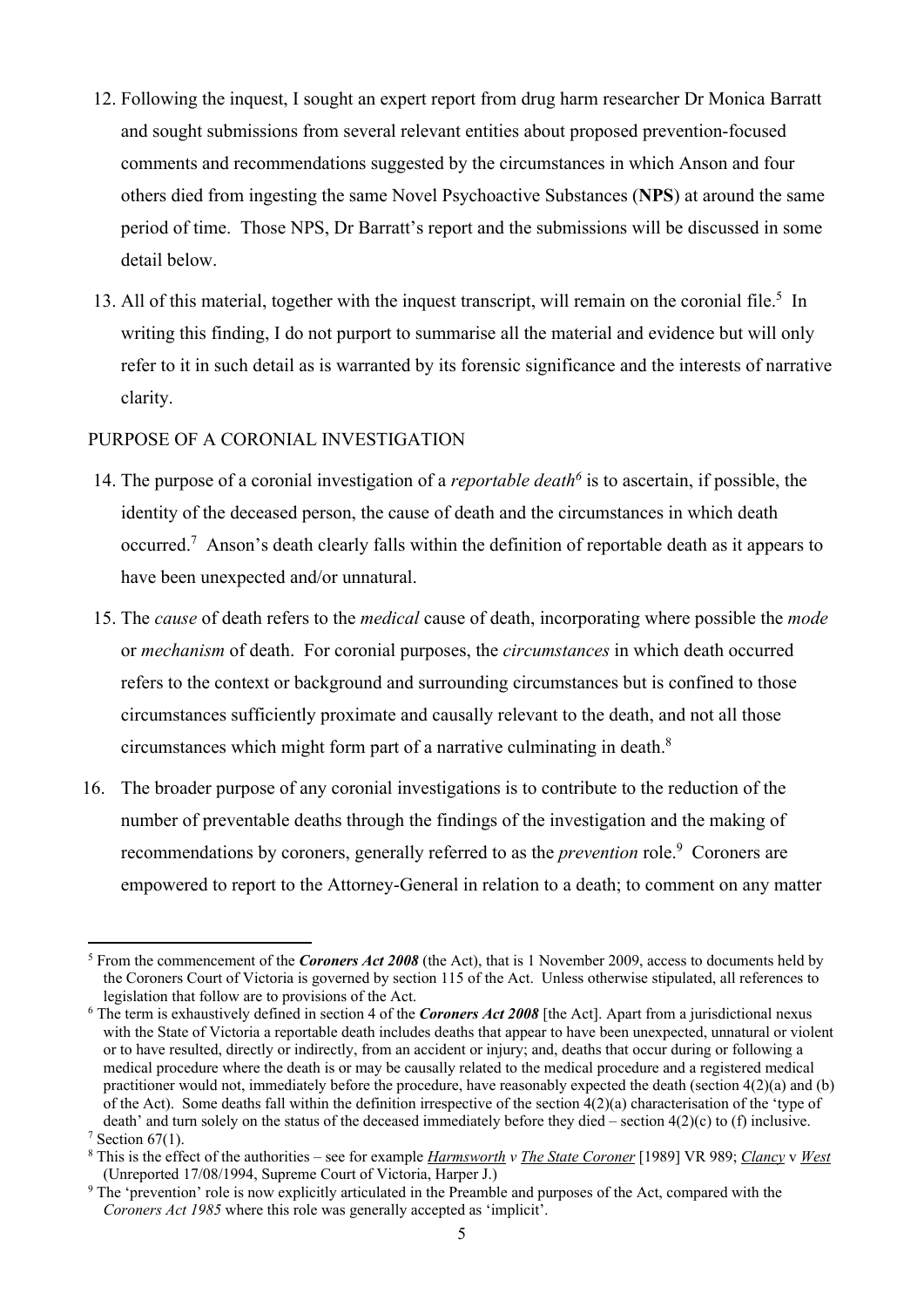connected with the death they have investigated, including matters of public health or safety and the administration of justice; and to make recommendations to any Minister or public statutory authority on any matter connected with the death, including public health or safety or the administration of justice.<sup>10</sup> These are effectively the vehicles by which the coroner's prevention role can be advanced.<sup>11</sup>

17. Coroners are not empowered to determine the civil or criminal liability arising from the investigation of a reportable death and are specifically prohibited from including in a finding or comment any statement that a person is, or may be, guilty of an offence.<sup>12</sup>

#### IDENTIFICATION

- 18. Anson was born on 1 July 1999 and was identified by his brother William who signed a formal State of Identification dated 25 July 2016 to this effect before an Intensive Care Unit Registrar at Sunshine Hospital.
- 19. Identification was not in issue and required no further investigation.

### MEDICAL CAUSE OF DEATH

- 20. Senior Forensic Pathologist Dr Matthew Lynch from the Victorian Institute of Forensic Medicine (**VIFM**) reviewed the circumstances of the death as reported by police to the Coroner (**the Form 83**), post mortem computed tomography scanning of the whole body undertaken at VIFM (**PMCT**), information on the VIFM contact log and medical records and the eMedical deposition from Sunshine Hospital and performed an autopsy. Having done so Dr Lynch provided an 11-page written report of his findings and an opinion as to the cause of death.
- 21. Dr Lynch advised that at autopsy there was evidence of cerebral oedema and global ischaemic cerebral injury. Sharp, incised wounds to the right elbow were observed, consistent with the reported history of Anson smashing a window with his right arm while in an agitated state.
- 22. Extensive toxicological analysis was undertaken on both ante-mortem and post-mortem specimens. The NPS 25CNBOMe and 4-Fluoroamphetamine were detected in ante-mortem serum and post-mortem blood. No alcohol or other commonly encountered drugs or poisons were detected other than other than lignocaine detected in post-mortem blood at a concentration consistent with normal therapeutic use. The reporting toxicologist advised that NPS

<sup>&</sup>lt;sup>10</sup> See sections 72(1), 67(3) and 72(2) regarding reports, comments and recommendations respectively.<br><sup>11</sup> See also sections 73(1) and 72(5) which requires publication of coronial findings, comments and recommendations

and responses respectively; section 72(3) and (4) which oblige the recipient of a coronial recommendation to respond within three months, specifying a statement of action which has or will be taken in relation to the recommendation.<br><sup>12</sup> Section 69(1). However, a coroner may include a statement relating to a notification to the Director

Prosecutions if they believe an indictable offence may have been committed in connection with the death. See sections 69 (2) and 49(1).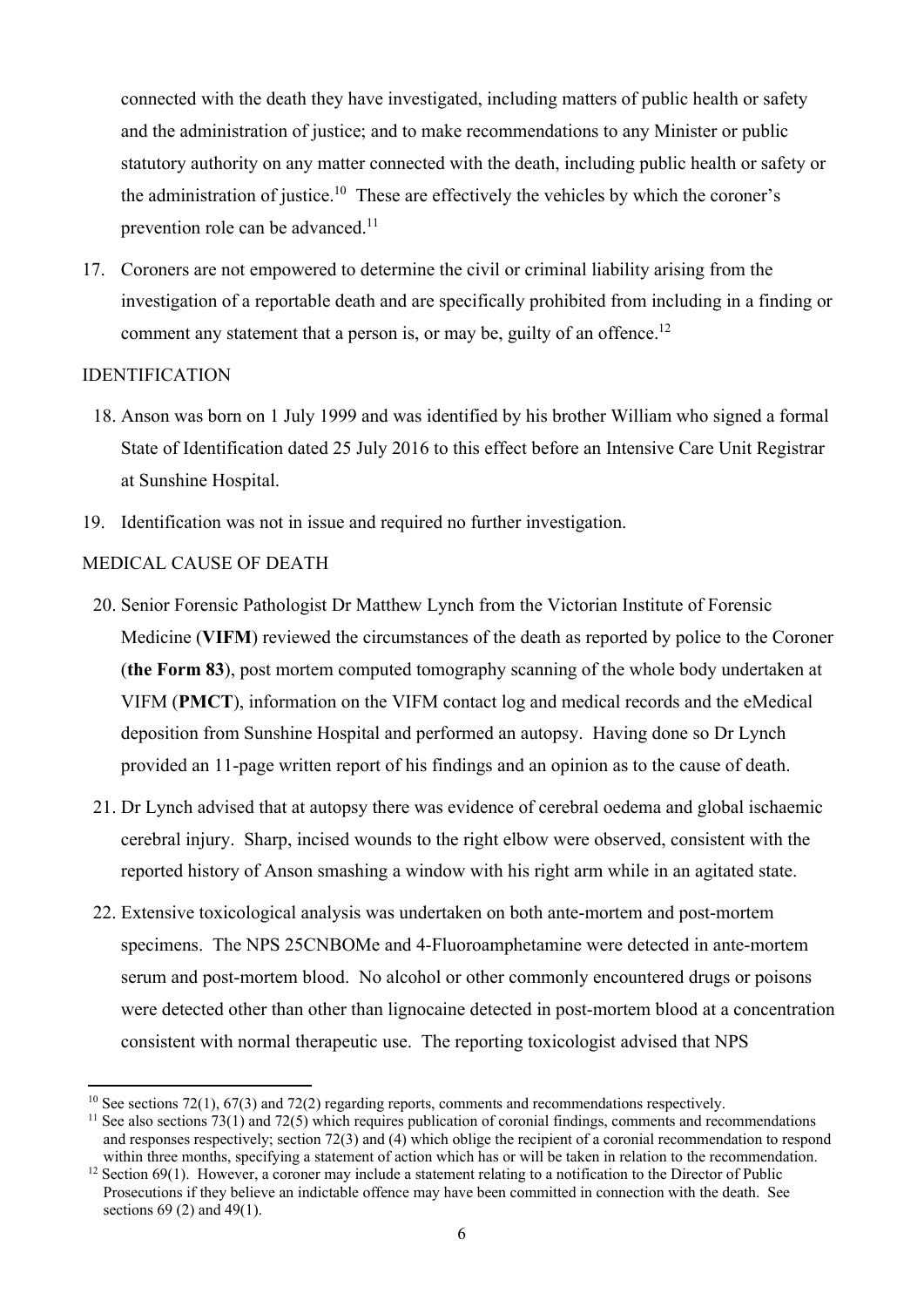(25CNBOMe and 4-Fluoroampheatmine) can lead to adverse effects including seizures, cardiac failure and death.

23. Dr Lynch formulated the medical cause of Anson's death as *1(a) Mixed drug toxicity (25C-NBOME and 4-Fluoroamphetamine).* 

### THE FOCUS OF THE CORONIAL INVESTIGATION & INQUEST

- 24. The main focus of the coronial investigation of Anson's death and the deaths of the other four deceased forming part of a cluster of deaths associated with the ingestion of the same two NPS was on:
	- i. the deceased's access to the NPS;
	- ii. the nature of the NPS, including their known effects and potency; and
	- iii. exploration of the potential for prevention-focused comments and recommendations.
- 25. I note that the main focus of the coronial investigation as reflected in the brief originally submitted by the CIs (in respect of each death) was on access to and the immediate effects of the NPSs; the main focus of the inquest was on receiving and exploring the nature of the NPS; while the main prevention-focused investigation occurred subsequent to the inquest.

### THE NPS IMPLICATED IN THE DEATH/S: 25C-NBOMe & 4-FLUOROAMPHETAMINE

- 26. Apart from the routine toxicology report provided by VIFM, at my request, Dr Dimitri Gerostamoulos, Head Toxicologist at VIFM, provided an expert report about the two NPS implicated in the death of Anson and others and testified at inquest. The following paragraphs rely on his evidence.
- 27. 25C-NBOMe13 is a designer novel psychoactive substance (**NPS**). It is in a class of NPS, which are N-methoxybenzyl substituted 2C phenylethylamine hallucinogens. Street names include "C-Boom", "Cimbi-82", "Pandora" and "Dime". The substance is available in powder form, pills or as blotter paper.
- 28. Anecdotal reports indicate that 25C-NBOMe is highly potent and can be taken either by placement under the tongue or in the cheek, swallowed or via nasal ingestion. It can cause several hallucinogenic effects such as extreme patterning, vibrant colouring, euphoria, acceleration of thought and time distortion.

<sup>&</sup>lt;sup>13</sup> The chemical name of 25C-NBOMe is 2-(4-chloro-2,5-dimethoxyphenyl)-N-[2-methoxyphenyl-methyl]ethanamine.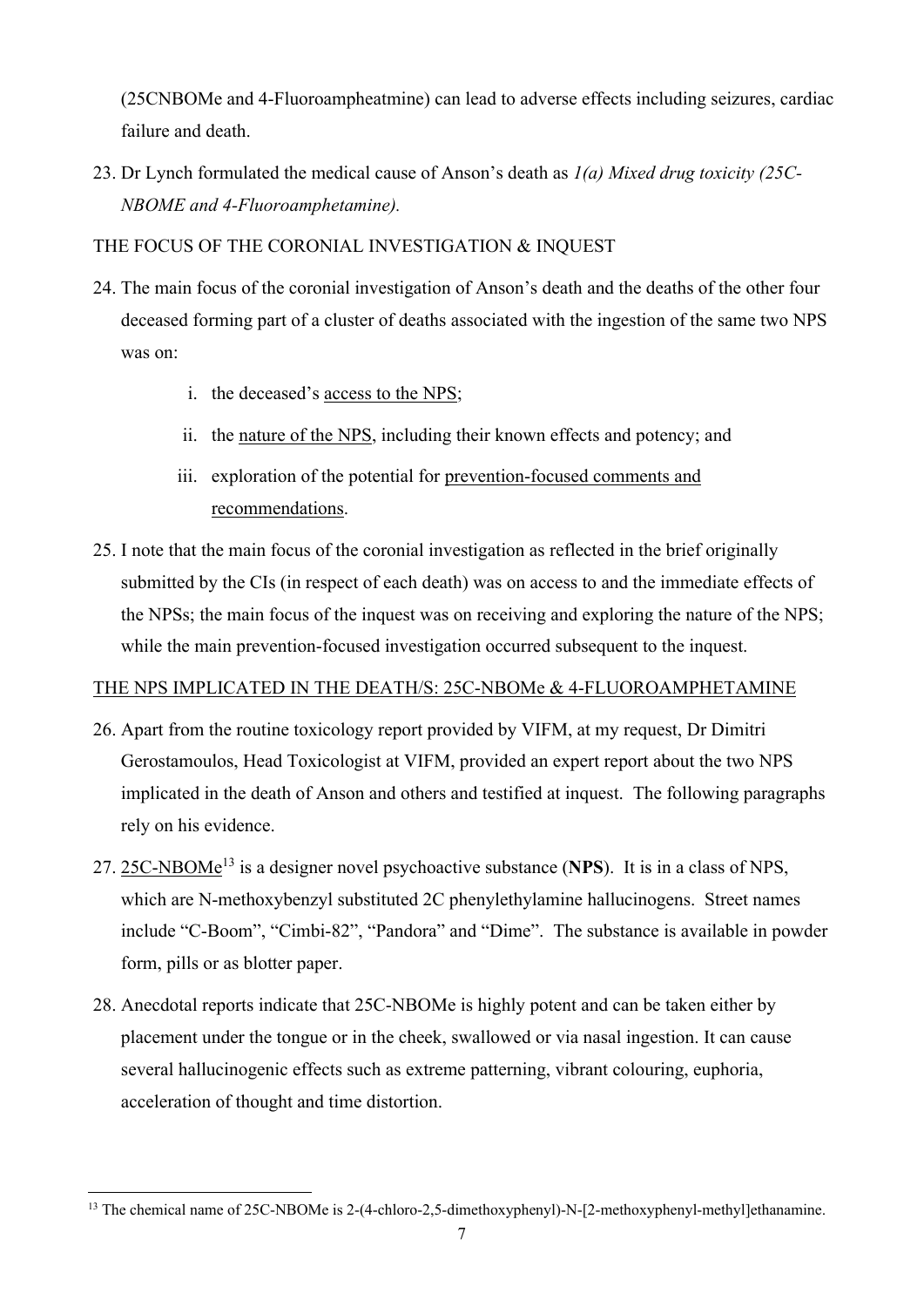- 29. Potential complications include hyperthermia, seizures, metabolic acidosis, rhabdomyolysis, organ failure and death.
- 30. The NPS 4-Fluoroamphetamine (**4-FA**) is commonly known as 4-FA or 4-FMP, Flux or FIFA. It is a psychomotor stimulant that was first synthesized in the 1940s and has been found in products sold as ecstasy and amphetamine powders, as well as an adulterant in other illicit substances.
- 31. 4-FA may be able to inhibit monoamine oxidase as it functions as a substrate-style releasing agent of dopamine, norephedrine and serotonin. It is a ring-substituted analogue of amphetamine with properties that are also encountered with cocaine and other amphetaminelike psychostimulants; a key feature of the substance is its ability to increase extracellular levels of dopamine, norepinephrine (noradrenaline) and serotonin.
- 32. It is most often imbibed orally or via nasal insufflation. Users of 4-FA report stimulant effects with euphoric properties, described as intermediate between amphetamine and MDMA. Effects typically occur within 30 to 60 minutes of consumption and last for four to six hours.
- 33. Studies have shown that severe toxic effects include severe cardiovascular and cerebrovascular complications including intracerebral haemorrhage. As at 2012, (only) one fatal case implicating 4-FA had been reported in the literature.
- 34. Dr Gerostamoulos' evidence, particularly his evidence at inquest, stressed the particular challenges posed by NPS and the transient nature of the NPS market - "*One thing that must be noted about these novel psychoactive substances is that many of these drugs are transient. So what we were seeing perhaps in 2016 and 17 are no longer really observed in any drug market nor detected in any of our ah analyses that we currently conduct. We do look for these routinely and I can tell the court that we have not seen either of these two drugs [4-fluoroamphetamine and 25C-NBOMe] in the last few years um and certainly not in combination*."<sup>14</sup>
- 35. I understood the implication to be that, while the combination of 4-fluoroamphetamine and 25C-NBOMe may never appear again in Victoria, there are hundreds and hundreds of other novel psychoactive substances presenting similar risks of harm and death (either alone or in combination) which may be potentially be circulating through the State's unregulated drug markets now and in the future. Mitigating the harms these drugs may cause requires interventions that target novel psychoactive substances generally, rather than 4 fluoroamphetamine and 25C-NBOMe specifically.

<sup>&</sup>lt;sup>14</sup> Inquest transcript page 85.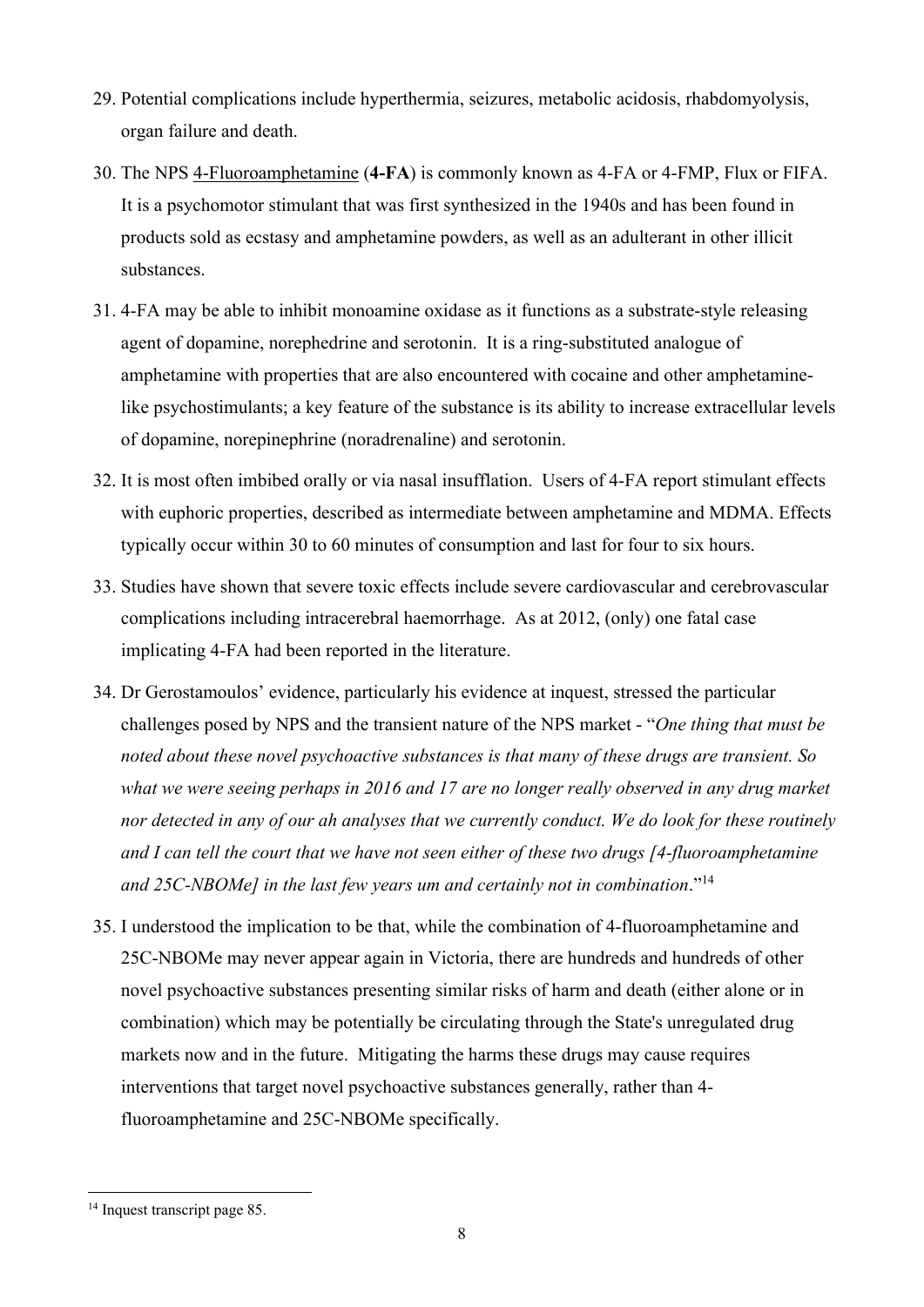### CORONERS PREVENTION UNIT

- 36. To assist this aspect of my investigation I asked an investigator from the Coroners Prevention Unit (CPU)<sup>15</sup> to identify and engage an appropriate expert witness to review the deaths under investigation and to advise as to potential prevention-focuses opportunities. The CPU engaged Dr Monica Barratt, a Senior Research Fellow at the Royal Melbourne Institute of Technology (RMIT) with expertise in drug harm reduction and the use of NPS.
- 37. Dr Barratt reviewed the coronial briefs of evidence in relation to the death of Anson and four others, and provided an expert report addressing the following four questions:
- a) What measures are already in place in Victoria to reduce the risk of further deaths occurring in similar circumstances?
- b) What is done in other jurisdictions (Australian or overseas) which is not done in Victoria, to reduce the risk of deaths occurring in similar circumstances?
- c) Are there any opportunities for new interventions to be introduced in Victoria to reduce the risk of similar deaths occurring in the future?
- d) For any new intervention that could be considered for Victoria what practical issues might need to be addressed?
- 38. Dr Barratt's expert report was influential in shaping my understanding of the broader context in which the deaths occurred, and therefore warrants summarising in this finding.

### DR BARRATT'S EXPERT REPORT

- 39. Dr Barratt noted that in all five cases, the people who died did not know they were consuming the novel psychoactive substances 4-fluoroamphetamine and 25C-NBOMe. Instead, they believed they were consuming MDMA or (in one case) psilocybin. Dr Barratt wrote that this is a key risk under Australia's current drug control regime. That is, that certain drugs are prohibited and therefore are not regulated with respect to labelling or content or quality.
- 40. Accepting that people will continue to use drugs of all types, and that Australian and international drug controls are unlikely to change in the near future to enable regulated supply of currently illegal substances such as MDMA and psilocybin, Dr Barratt posited that the

<sup>&</sup>lt;sup>15</sup> The Coroners Prevention Unit is a business unit in the Coroners Court of Victoria, whose staff support coroners' investigations through activities such as collating data, reviewing evidence, compiling literature reviews, and consulting with relevant experts and organisations. The CPU's central purpose is to assist coroners to identify opportunities to reduce preventable deaths.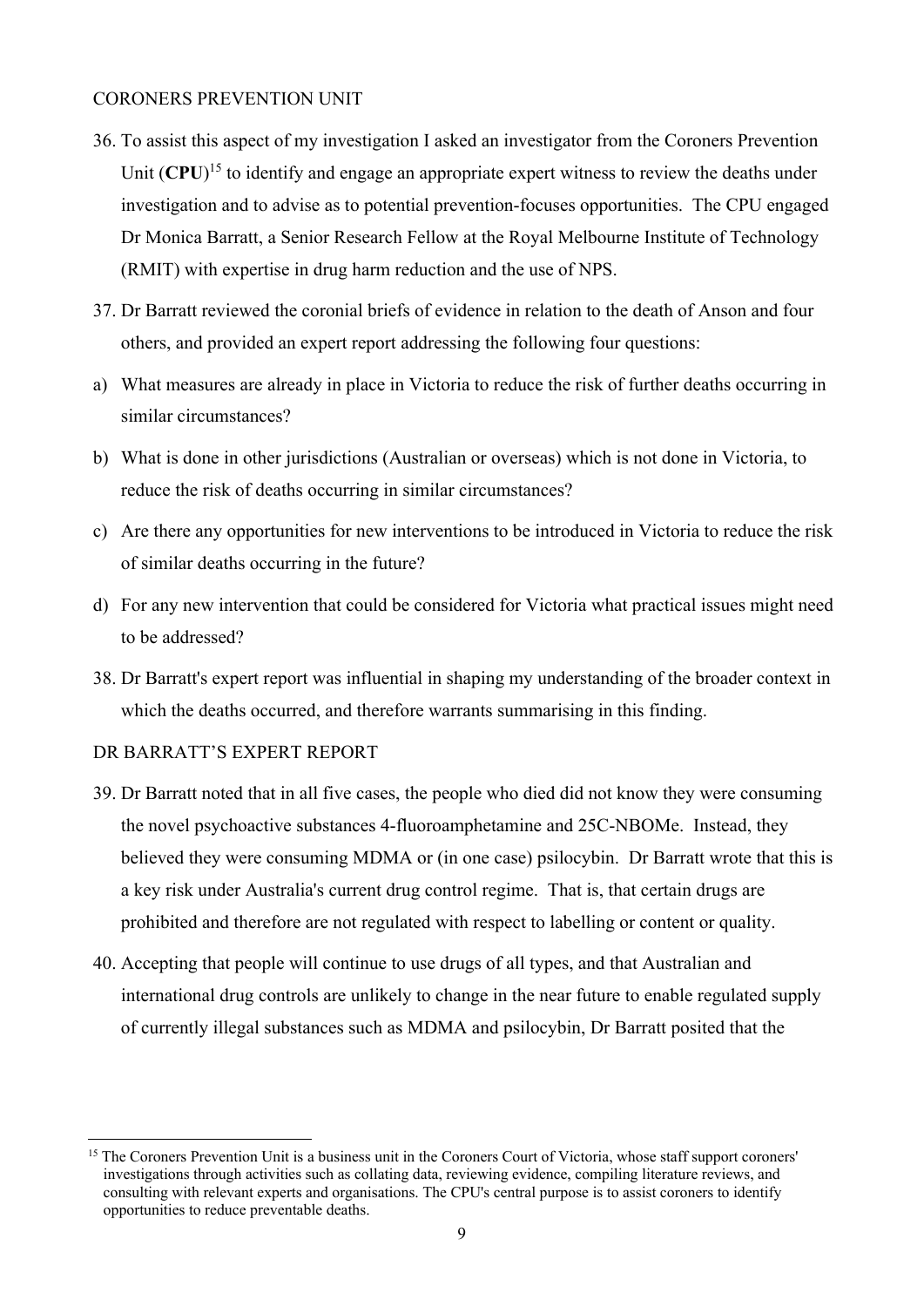prevention of future deaths resulting from adulterated or mis-sold drugs requires timely and verifiable information about what drugs contain and which drugs are being consumed.16

- 41. Dr Barratt identified two related harm reduction initiatives that could be implemented to achieve this prevention goal.
- 42. The first initiative is a drug checking service, also known colloquially as a pill testing service. A person who obtains a drug from unregulated markets can submit a sample to the service, where it is analysed to establish what it contains; this information is then used to inform harm reduction responses.
- 43. There are many different service models for drug checking. In some models the sample is submitted in person; other models entail submission via post or a secure drop box. In some models, the results of analysis are provided back to the person who submitted the drug together with tailored education on risks of consumption and strategies to manage these risks. Other models may not provide the results directly to the person but may instead circulate public warnings if analysis reveals a substance of particular concern. Some models involve fixed testing sites, whereas others involve mobile testing sites that can be set up at events where people who use drugs might attend.
- 44. The second initiative is to establish an effective early warning network to alert the public and to disseminate information rapidly on substances of concern that have been identified circulating in unregulated drug markets.
- 45. A drug early warning network ideally integrates information from a range of sources including drug checking services, people who use drugs, police forensic analysis of seized drugs, wastewater analysis, analysis of used drug equipment, and analysis of biological samples taken from people in clinical settings. Alerts may specify the appearance of a substance, where it is known to circulate, what it contains, and harm reduction advice on risks of consumption and countermeasures to reduce those risks if the substance is consumed.
- 46. At present drug checking services are not permitted to operate in Victoria, and there is no integrated drug early warning network. Dr Barratt explained the relevance of drug testing to the circumstances of the five deaths as follows: "*If the deceased had known their drugs contained 4-FA combined with 25C-NBOMe rather than MDMA, they may have decided not to take the drug at all, or they may have taken it anyway but via a different route of administration*."<sup>17</sup>

<sup>&</sup>lt;sup>16</sup> Barratt M, Expert report commissioned by the Coroner of Victoria, 28 October 2020, page 3.

<sup>&</sup>lt;sup>17</sup> Barratt M, Expert report commissioned by the Coroner of Victoria, 28 October 2020, page 3.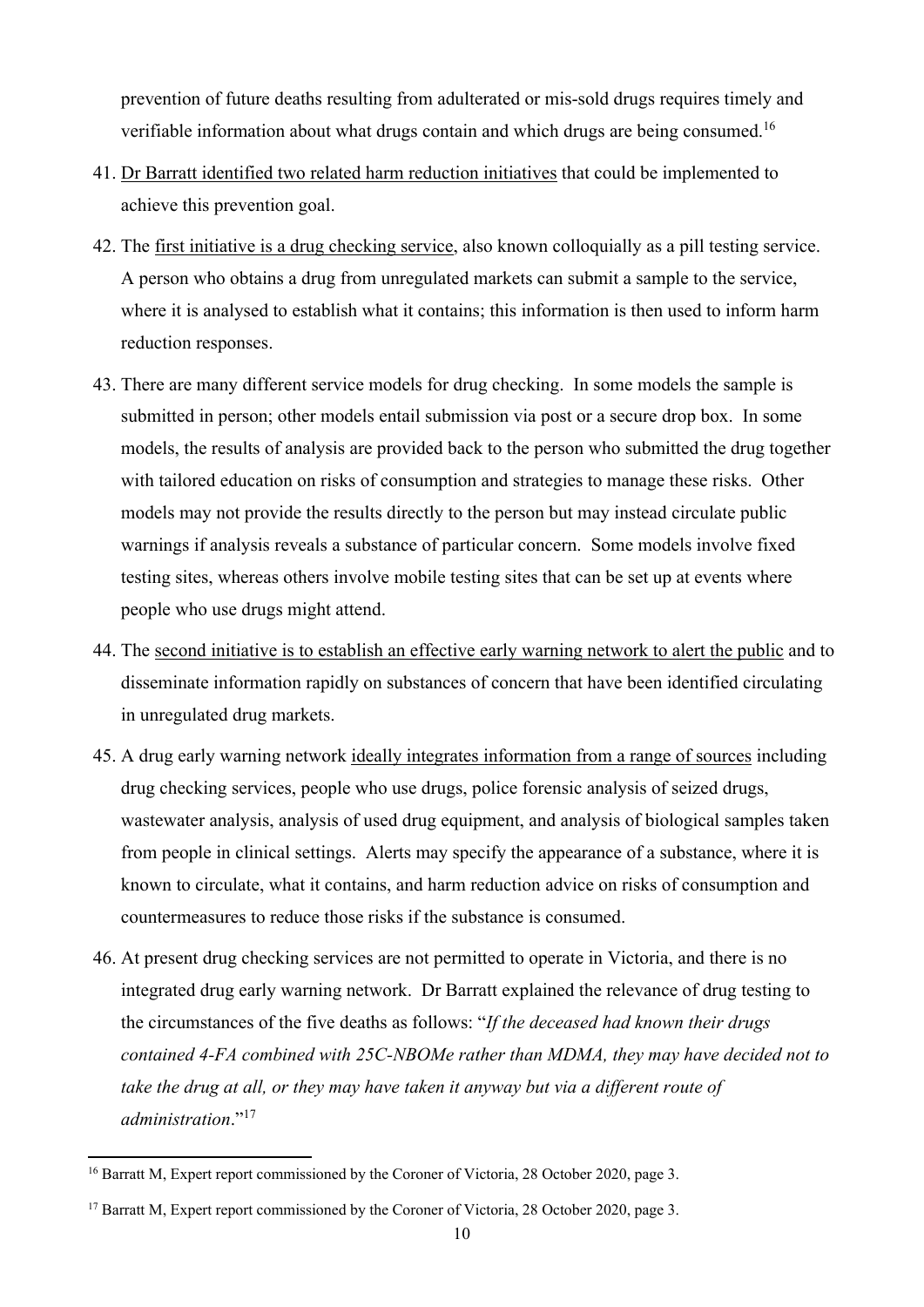- 47. With respect to a drug early warning network, Dr Barratt noted police were aware at an early stage that the risky combination of 4-fluoroamphetamine and 25C-NBOMe was in circulation in Victoria, however: "*The lack of a rapid pathway for public drug alerts or warnings from existing information regarding the existence of a brown crystalline substance containing 4- FA/25C-NBOMe in January 2017 meant that information available to Victoria Police was not shared with the public directly […]*."<sup>18</sup>
- 48. In the main body of her expert report, Dr Barratt expanded upon these points to describe what is currently being done in Victoria to progress drug testing and early warning networks, and what else needs to be done to realise their harm reduction potential.

### Current measures to reduce the risk of death

- 49. Dr Barratt noted that there are several initiatives underway to understand what drugs are being used across Victoria's unregulated drug markets, and to disseminate this information for harm reduction purposes to people who use drugs. These include:
- a. Victoria Police Forensic Services analysis of police seizures across illegal drugs, with the data disseminated internally to inform police understanding of drug markets.
- b. A National Centre for Clinical Research on Emerging Drugs (**NCCRED**) research project involving multiple partners including Victoria Police, the Victorian Department of Health, and Harm Reduction Victoria (**HRV**), which aims to translate forensic data from police drug seizures into clinical alerts about unusual drug trends and drug detections.
- c. A Victorian Department of Health and Human Services (**DHHS**) public alert in March 2020 about a drug sold as MDMA that instead contained a novel psychoactive substance named Nethylpentylone.
- d. The Rapid and Precise Intelligence on Drugs (**RAPID**) pilot project at the University of Melbourne, funded by DHHS, which tests for drugs in samples taken from different places (for example discarded injecting equipment and wastewater) to track drug market changes and inform decisions about public drug alerts if any concerning findings emerge.
- e. An NCCRED-funded project to test urine in a cohort of people who use heroin, to detect the presence of other opioids that these people may not have intentionally consumed.
- f. HRV's DanceWize harm reduction initiative, through which peer workers at music festivals and other events (as well as online) disseminate drug alerts and harm reduction messages to people who attend the events.

<sup>&</sup>lt;sup>18</sup> Barratt M, Expert report commissioned by the Coroner of Victoria, 28 October 2020, page 4.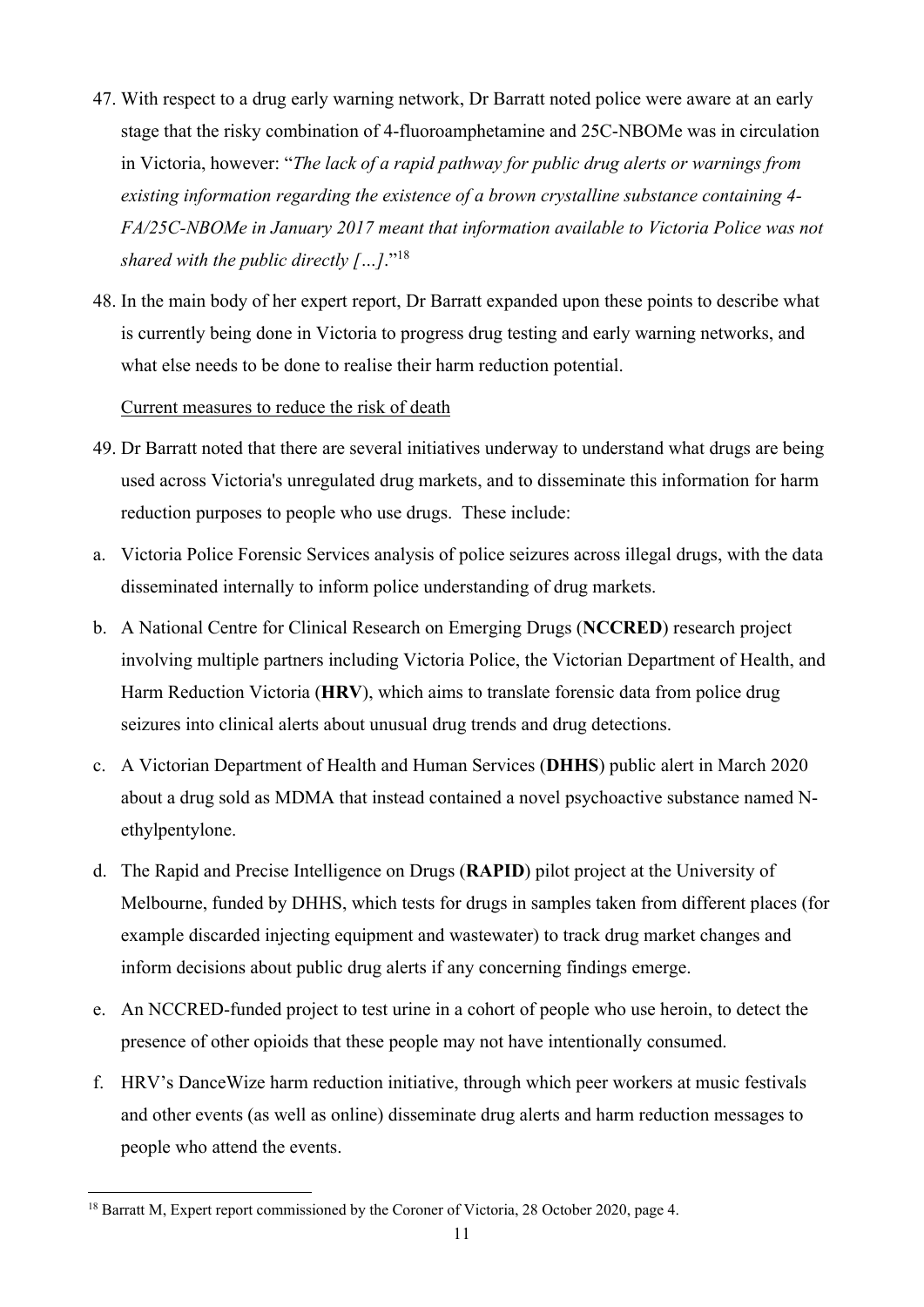- g. The activities of not-for-profit organisation The Loop Australia, which is undertaking background work in chemistry, research and healthcare to inform the Victorian implementation of a drug checking service "when it becomes legally and politically possible to do so".19 What is being done elsewhere in Australia and internationally
- 50. Dr Barratt identified initiatives in two other states that are further advanced towards the type of drug checking services and drug early warning networks needed to achieve meaningful drug harm reduction. These were:
- a. New South Wales (**NSW**) established the NSW Health Standing Panel on Toxicity Risk in response to several deaths at music festivals. The Panel considers information on drug detections from sources including clinical toxicology and forensic testing and makes recommendations on public health and clinical alerts. A related initiative, the Prescription Recreational and Illicit Substances Evaluation, utilises laboratory toxicology testing results to contribute to alerts for clinicians and the public. The NSW Ministry of Health disseminates alerts via its networks.
- b. The Australian Capital Territory (**ACT**) government supported drug checking trials at a oneday music festival in 2018 and 2019. However, the conditions of the trials included that information derived from the checking would not be shared in real time with festival attendees, which limited its harm reduction potential.
- 51. Internationally, Dr Barratt highlighted the following relevant initiatives:
- a. The Dutch Drugs Information and Monitoring System, a network of offices where members of the public can submit substances for testing. If analysis identifies drugs that present a high risk, or drugs that were not expected (for example if the person submits a substance they believe to be MDMA and it is actually contains 6-fluoroamphetamine), public alerts and tailored messaging for people who use drugs can be issued very quickly.
- b. The British Columbia Drug Overdose and Alert Partnership, which brings together people across health and law enforcement and harm reduction and treatment settings to collect and share data on drug detections and, where indicated, initiate public health interventions including clinical and public alerts.

## What else could be done in Victoria

52. Dr Barratt stated that a consumer-facing drug checking service is needed, where people can submit substance samples for rapid analysis of content and purity. In submitting the sample,

<sup>&</sup>lt;sup>19</sup> Barratt M, Expert report commissioned by the Coroner of Victoria, 28 October 2020, page 6.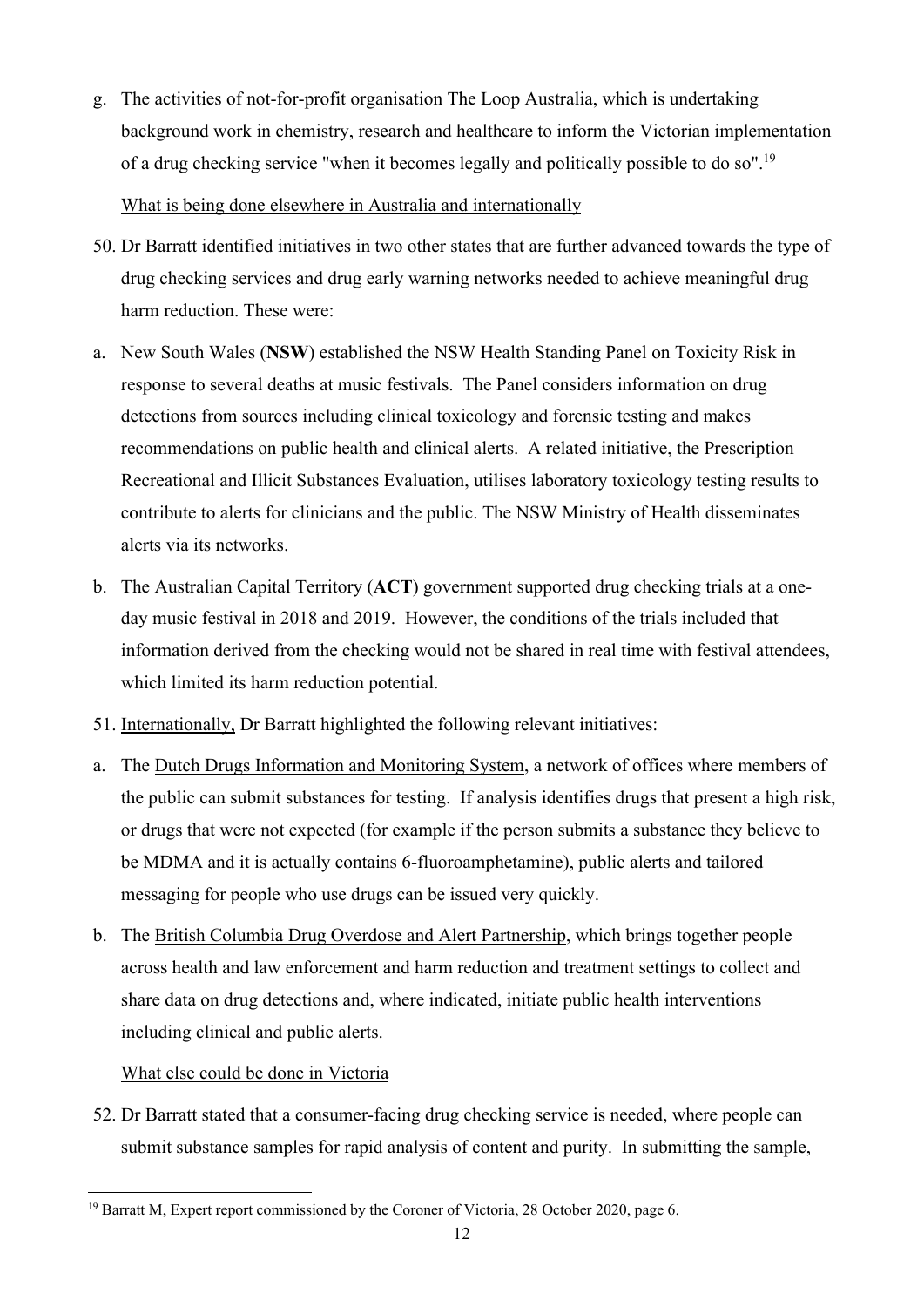the person should specify what they believe the substance to be. Ideally, a drug checking service should incorporate timely feedback (that is, within minutes) to the person submitting the sample, so they can make an informed decision about consuming the substance. Analysis results - including differences between what the person believed the substance contained and what it actually contained - should also feed into a drug early warning network.

- 53. Dr Barratt also stated that testing of drugs from police seizures should be prioritised to eliminate lag time between seizure and testing, and between testing and dissemination of results. These drug seizures can be a vital source of information on evolution of unregulated drug markets, so long as this information is timely enough to detect issues as they emerge and inform responses.
- 54. Finally, Dr Barratt expressed the opinion that a Victorian drug early warning network or system is needed, possibly based on the British Columbia model, bringing together the broadest possible range of information sources (including drug checking service analysis) and stakeholders to identify and respond to issues in unregulated drug markets.

Practical issues to address in implementing these interventions

- 55. Dr Barratt noted that two major obstacles were repeatedly raised in consultations about improving drug early warning systems in Australia, namely a lack of resourcing and a lack of dedicated responsible organisations/entities.<sup>20</sup> In this regard, Dr Barratt opined that developing a platform, shared vision and agreed protocols for information sharing would enable a Victorian drug overdose and alert network to coordinate local efforts and that such a network would work best if it included members representing all relevant stakeholder groups, including peer workers. In Dr Barratt's words *"At the moment this function is not anyone's normal responsibility, nor is the work funded*."<sup>21</sup>
- 56. The implementation of a drug testing service and a drug early warning network would involve the resolution of many other practical issues. These include who has responsibility and oversight for the work; who is included in the network; who is data custodian; how privacy issues are managed; what protocols are used to assess incoming information; what are the triggers for public or clinical alerts; what accommodations might need to be made for the service and network to operate legally; and the physical location of any service. However, Dr Barratt stated that such practical issues have been addressed by other jurisdictions and are not insurmountable.<sup>22</sup>

<sup>&</sup>lt;sup>20</sup> Barratt M, Expert report commissioned by the Coroner of Victoria, 28 October 2020, page 10.<br><sup>21</sup> Barratt M, Expert report commissioned by the Coroner of Victoria, 28 October 2020, page 9.

 $^{22}$  Barratt M, Expert report commissioned by the Coroner of Victoria, 28 October 2020, page 10.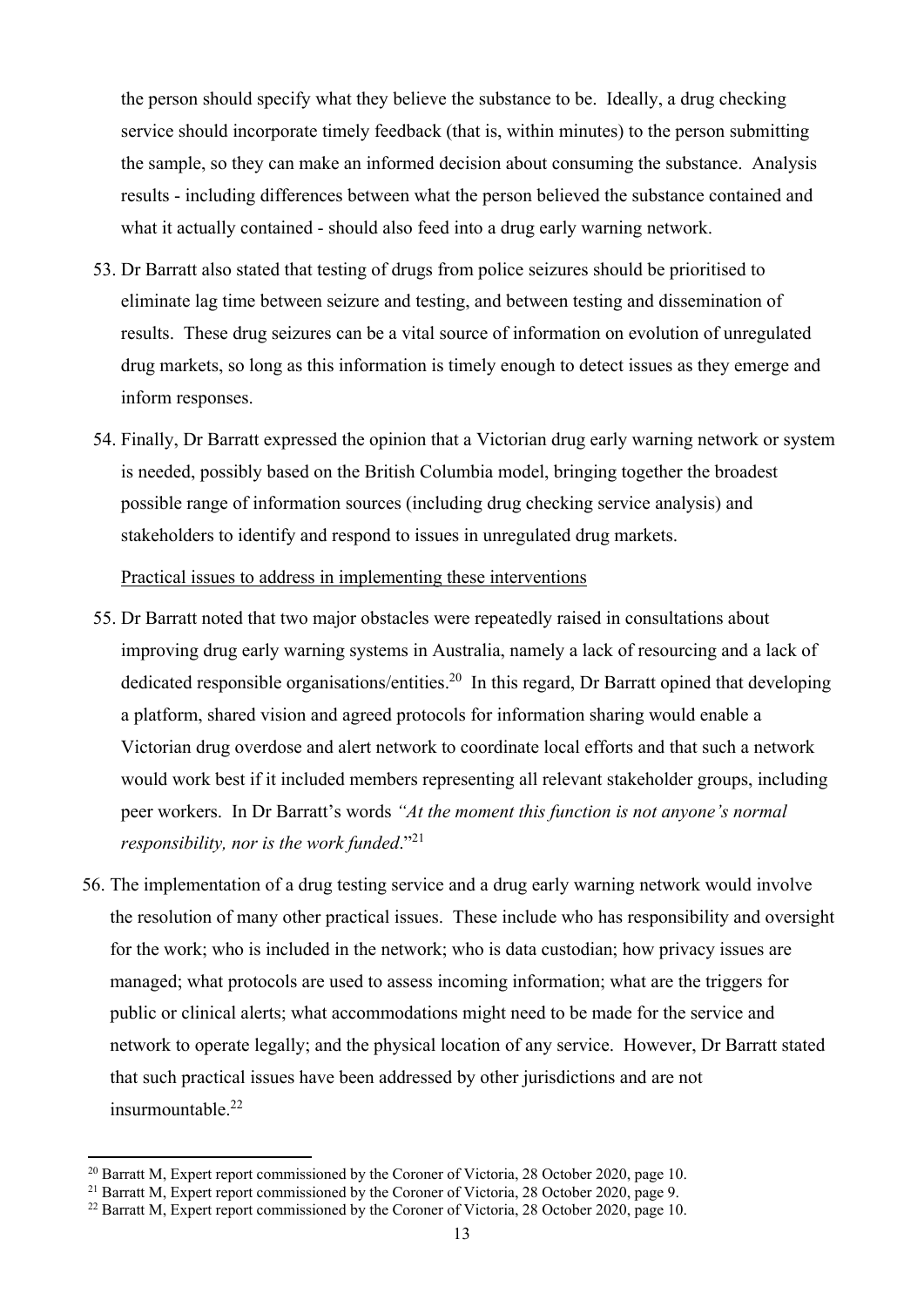The broader context

- 57. Dr Barratt's expert report give weight to a finding that a drug checking service and drug early warning network are practical and reasonable interventions which warrant consideration in the interests of preventing deaths such as Anson's and the other four deceased.
- 58. However, Dr Barratt's is not a lone voice. In her expert report, Dr Barratt referenced a recent NSW coronial finding involving the deaths of six individuals who used MDMA and were linked by their attendance at a music festival. Deputy State Coroner Harriett Grahame identified several opportunities to reduce the risk of similar deaths occurring the future, including the introduction of a drug checking and a drug early warning system in NSW, and made recommendations accordingly.23
- 59. Relevantly, the need for both types of interventions was recently recognised by a committee of the Parliament of Victoria. In March 2018, following comprehensive community and expert consultation, the members of the Parliament of Victoria's bipartisan Law Reform, Road and Community Safety Committee published their final report into the effectiveness of existing laws and procedures relating to illicit and synthetic drugs and prescription medications (**the Committee**).
- 60. The Committee examined the risks presented by unregulated drug markets and the rise of novel psychoactive substances and concluded that a drug early warning system is essential to identify drugs circulating in these markets and respond where necessary with public health alerts.
- 61. In recommendation 7 of their final report, the Committee recommended that: The Victorian Government establish an early warning system (**EWS**) to enable analysis, monitoring and public communications about novel psychoactive substances (**NPS**) and other illicit substances of concern. This will require greater information sharing and collaboration between Victoria Police, the Victorian Institute of Forensic Medicine, the Department of Health and Human Services, coroners, hospitals, alcohol and other drug sector organisations (particularly harm reduction and peer-based services) and other interested stakeholders. Essential components of the EWS should include:

<sup>&</sup>lt;sup>23</sup> See Grahame, H. *Inquest into the deaths of six patrons of NSW music festivals*. Lidcombe: State Coroners Court of NSW, 8 November 2019. This was an investigation into the deaths of six young people who died in a setting of drug use at or shortly after attending music festivals. DSC Grahame's investigation identified consumption of high-purity MDMA as a common factor in the deaths, together with co-consumption of alcohol and other drugs. I note that the circumstances differed in two respects from the deaths under investigation here – firstly, the six people who died in NSW believed they were using MDMA and this was in fact the case, whereas in Victoria all five people believed the drug they took was something other than a combination of 4-fluoroamphetamine and 25C-NBOMe. In the second place, the NSW deaths were all linked to music festivals whereas the Victorian deaths occurring in a range of settings.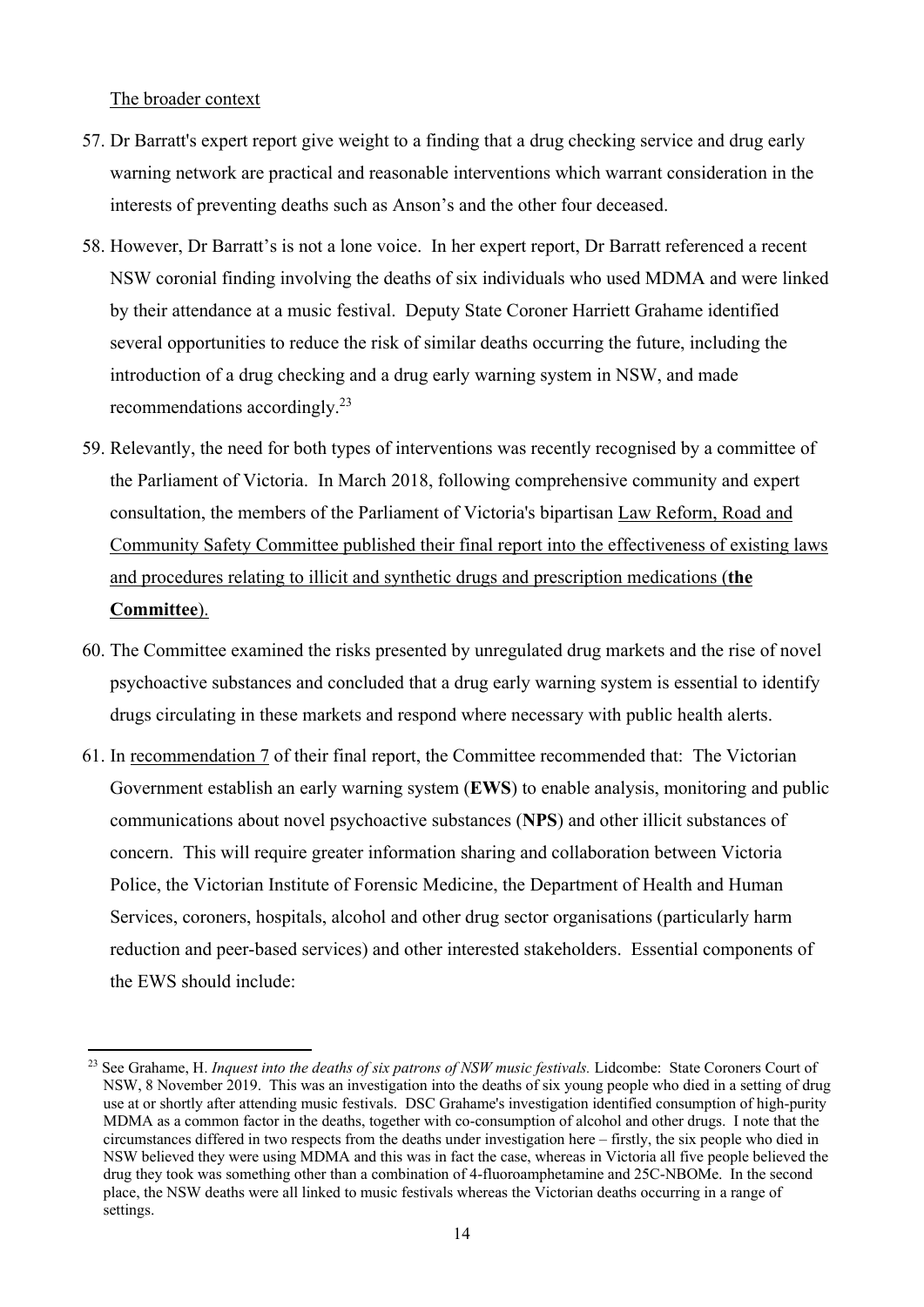- a) real time public health information and warnings where required
- b) developing a drug registry to understand the NPS market
- c) a rapid response clinical toxicology service for hospitals and poison centres<sup>24</sup>
- 62. The Committee also considered at length the need for a drug checking service in Victoria. They highlighted a range of benefits, including that knowledge about the contents of a substance can change a person's drug taking behaviour; the significant role that drug checking can play in informing drug early warning systems; the opportunities to deliver drug harm reduction education to people who submit substances for testing; and the potential for drug checking to have a positive impact in removing risky substances from unregulated drug markets.
- 63. The Committee considered but largely dismissed two commonly articulated objections to drug checking, which were that it will encourage drug use and implicitly convey the message that consuming a drug might be safe when it is not.<sup>25</sup>
- 64. The Victorian Government was not receptive to these recommendations. While the early warning system recommendation was not directly addressed, in its formal response to the Committee's report and recommendations, the Victorian Government indicated that in 2018- 2019 the Government will pilot a more coordinated response to overdose incidents at public events. This will include information-sharing among health and law enforcement agencies after ambulance officers attend a cluster of drug-related incidents at a public event.<sup>26</sup> The recommendations regarding a drug checking trial were not well-received with the Government indicating its clear positions against changes such as pill testing.<sup>27</sup>

<sup>24</sup> Parliament of Victoria Law Reform, Road and Community Safety Committee, *Inquiry into Drug Law Reform*, East Melbourne: Parliament of Victoria, March 2018, page 96.

<sup>&</sup>lt;sup>25</sup> "Recommendation 48: The Victorian Government work with the Department of Health and Human Services, Victoria Police, Ambulance Victoria and DanceWize to facilitate the availability on an onsite drug testing unit for health and law enforcement authorities at an appropriate music festival to be used in the event of a suspected overdose or other serious adverse effects due to an illicit substance. The unit would not be public facing and its purpose is to test substances to determine their composition to assist health authorities treat the patient and, where appropriate, release a public alert to prevent further incidents. The units will operate as part of the early warning system as recommended in chapter four." Ibid page 526.

Also, Recommendation 49: The Victorian Government refer to the proposed Advisory Council on Drugs Policy the issues of drug checking services, and request that it monitor overseas and domestic models to obtain relevant evidence to inform consideration of a trial in Victoria. If appropriate, the Council should develop guidelines for such a trial (and include appropriate messaging e.g. not condoning drug use nor indicating that drug use is safe, appropriate technology, data collection and clear liability safeguards). The Council should also consider an evaluation framework to measure the future trial's effectiveness in minimising drug-related harms." Ibid page 527.

<sup>26</sup> Victorian Government, *Response to the Parliamentary Inquiry into Drug Law Reform*, Melbourne: Victorian Government, August 2018, page12.

<sup>27</sup> Victorian Government, *Response to the Parliamentary Inquiry into Drug Law Reform*, Melbourne: Victorian Government, August 2018, page 5.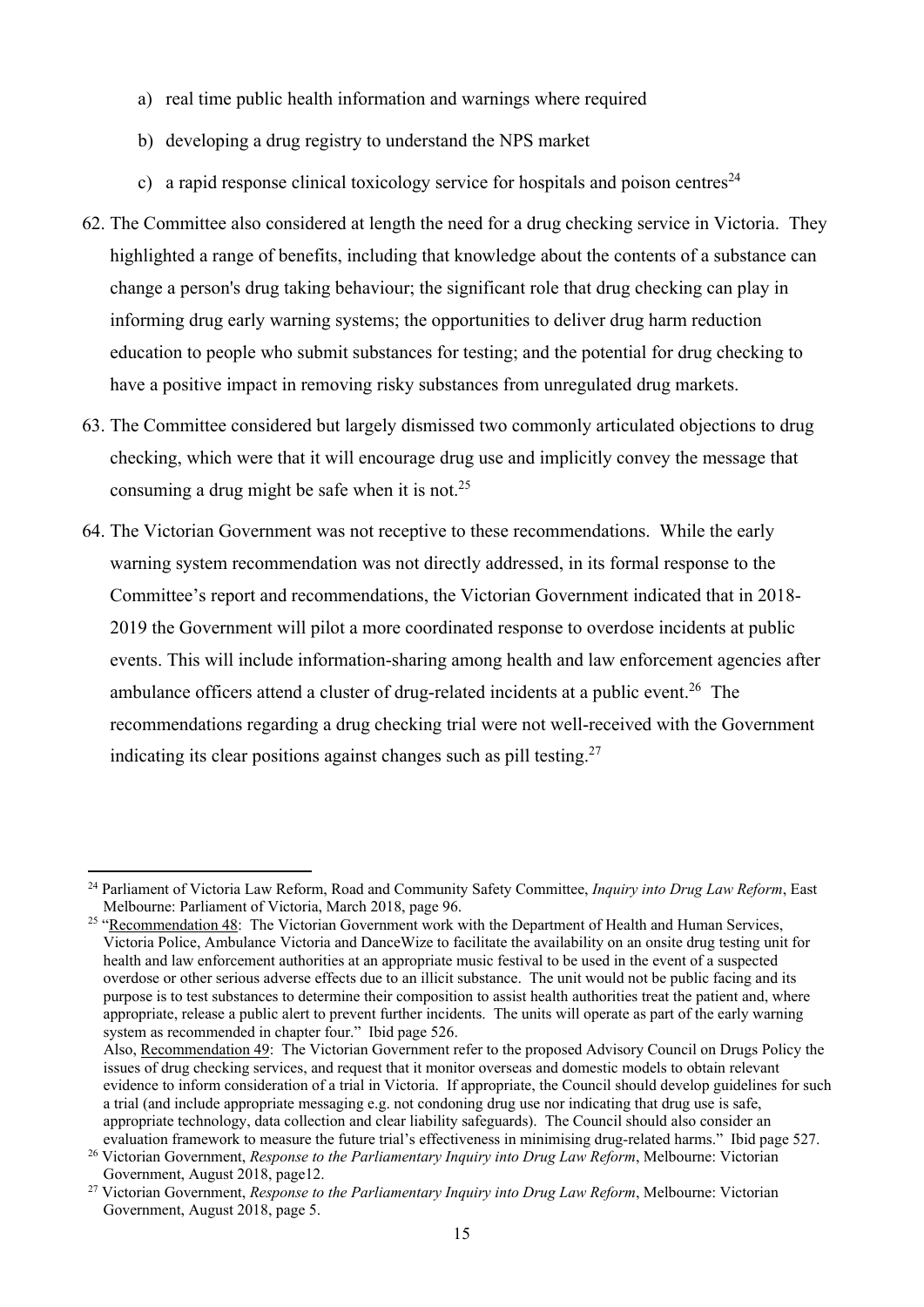#### SUBMISSIONS FROM STAKEHOLDERS

- 65. Following receipt of Dr Barratt's report, I asked the CPU to write to several significant organisations and individuals whose work intersects - or potentially intersects - with drug checking and drug early warning system initiatives, to provide each organisation with Dr Barratt's expert report and an overview of the deaths being investigated, and to invite any submission they might wish to make about two potential prevention-focused opportunities, namely:
	- a) implementation of a drug checking service in Victoria; and
	- b) establishment of a lead agency with responsibility to implement a Victorian drug early warning network.
- 66. I received written responses from the following organisations and individuals. I am very grateful to each for their contribution to the coronial investigation of the death of Anson and the other four individuals and for their assistance to help me to better understand the context and prevention opportunities raised by the circumstances:
	- a) Sione Crawford from Harm Reduction Victoria (HRV).
	- b) Dr Anita Muñoz and Dr Hester Wilson from the Royal Australian College of General Practitioners (RACGP).
	- c) Sam Biondo and David Taylor from the Victorian Alcohol and Drug Association (VAADA).
	- d) Professor Euan Wallace from the Victorian Department of Health and Human Services (DHHS).
	- e) Professor Gavin Reid from The University of Melbourne.
	- f) Will Tregoning from The Loop Australia.
	- g) Chief Commissioner Shane Patton, Victoria Police.

Submissions from DHHS and the Chief Commissioner of Victoria Police

67. Professor Euan Wallace's submission on behalf of DHHS was brief but pithy, reiterating the central importance of harm reduction in Victorian drug policies and offering the following response to the two proposed interventions: "*The department is considering opportunities to better monitor and respond to alcohol and drug consumption, harm and risk in a more systematic and timely manner. This includes timely identification of harms through analysis of*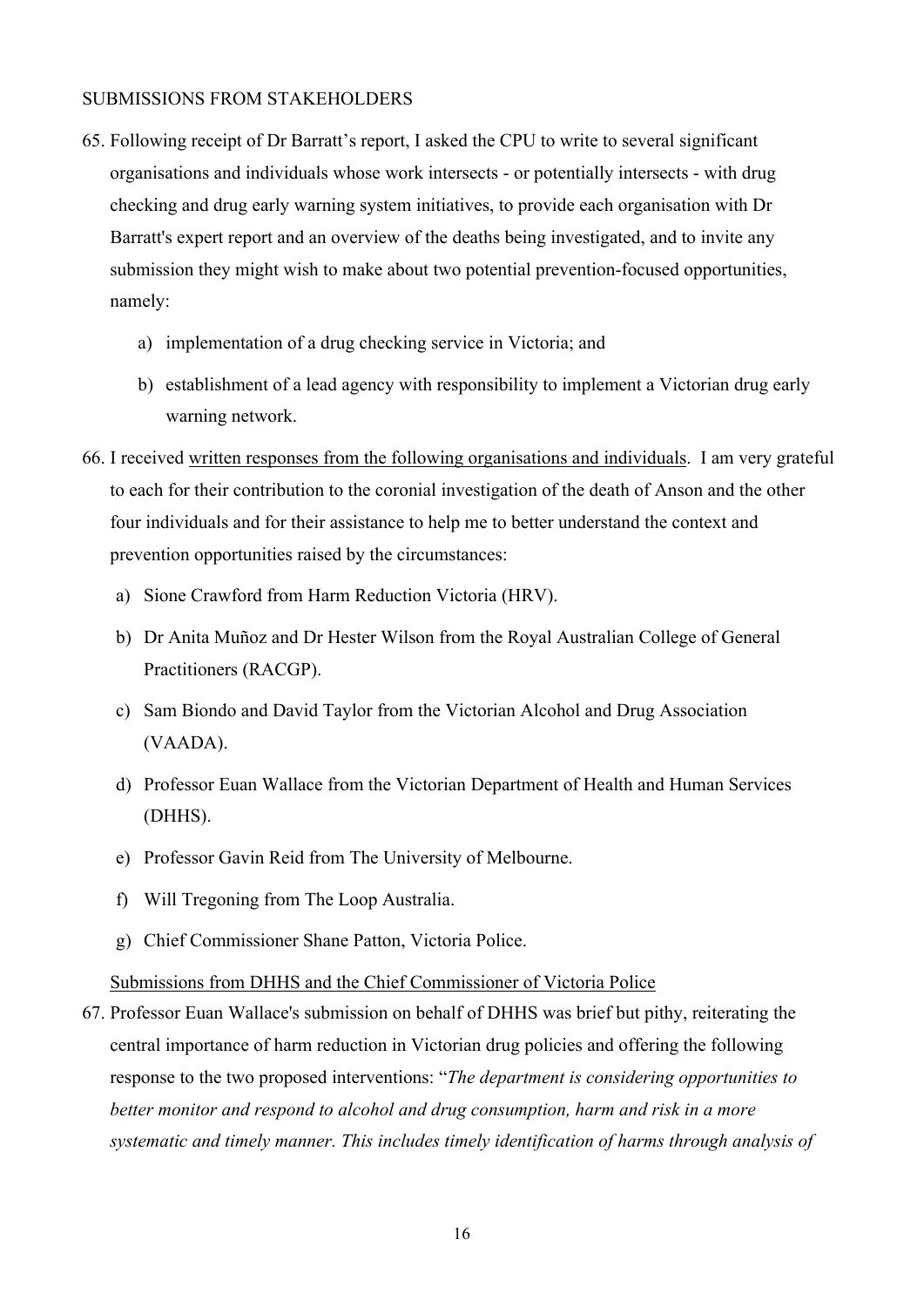*existing health and justice data and other testing sources. The Victorian Government has no current plans to trial pill testing at public events*."<sup>28</sup>

- 68. The submission on behalf of the Victoria Police Chief Commissioner clearly articulated an opposition to drug-checking, stating that "lawful drug checking could imply that drug use is condoned by the State Government and that there are circumstances in which consuming illicit drugs is safe."<sup>29</sup>
- 69. The submission explained the Victoria Police perspective on harm reduction as follows: "*Drug checking as a harm-reduction initiative operates at the end point of drug use. That is, it occurs at a point when a person has already obtained illicit drugs and intends to consume them. Victoria Police is focused on opportunities to prevent and/or reduce drug use before this point and actively works to reduce the supply of drugs to the market in the first instance. Moreover, the organisation supports the health and education sectors to attempt to prevent the uptake of illicit drug use through education and early intervention*."<sup>30</sup>
- 70. The submission did not express a view on a drug early warning system if it was implemented by another organisation such as DHHS, however submitted that "presently, early warning systems that contain police drug seizure data are not supported by Victoria Police".<sup>31</sup>

### The other submissions

71. The remaining five submissions were generally supportive of both proposed recommendations, though noting Professor Reid's submission was focused on the scientific feasibility and practicality of the interventions rather than their harm reduction potential, policy implications or other features.

### Implementing a drug checking service

- 72. The need for a properly funded drug checking service was broadly supported, with Dr Muñoz and Dr Wilson noting "there is some urgency" to implement this intervention.<sup>32</sup> The following themes recurred in the discussion of drug checking.
- 73. The first theme was that drug checking services have been implemented successfully elsewhere in Australia and around the world. The emerging evidence from these implementations suggests

<sup>&</sup>lt;sup>28</sup> Wallace E, Submission in response to Coroner's invitation, 14 December 2020, p.1.

<sup>29</sup> Submission on behalf of Victoria Police Chief Commissioner in response to Coroner's invitation, 21 December 2020, page 1.

<sup>&</sup>lt;sup>30</sup> Submission on behalf of Victoria Police Chief Commissioner in response to Coroner's invitation, 21 December 2020, page 2.

<sup>&</sup>lt;sup>31</sup> Submission on behalf of Victoria Police Chief Commissioner in response to Coroner's invitation, 21 December 2020, page 3. At risk of labouring the semantics, this is essentially a "prohibition" model and not what is generally referred to as "harm reduction."

<sup>&</sup>lt;sup>32</sup> Muñoz A and Wilson H, Submission in response to Coroner's invitation, 16 December 2020, page 1.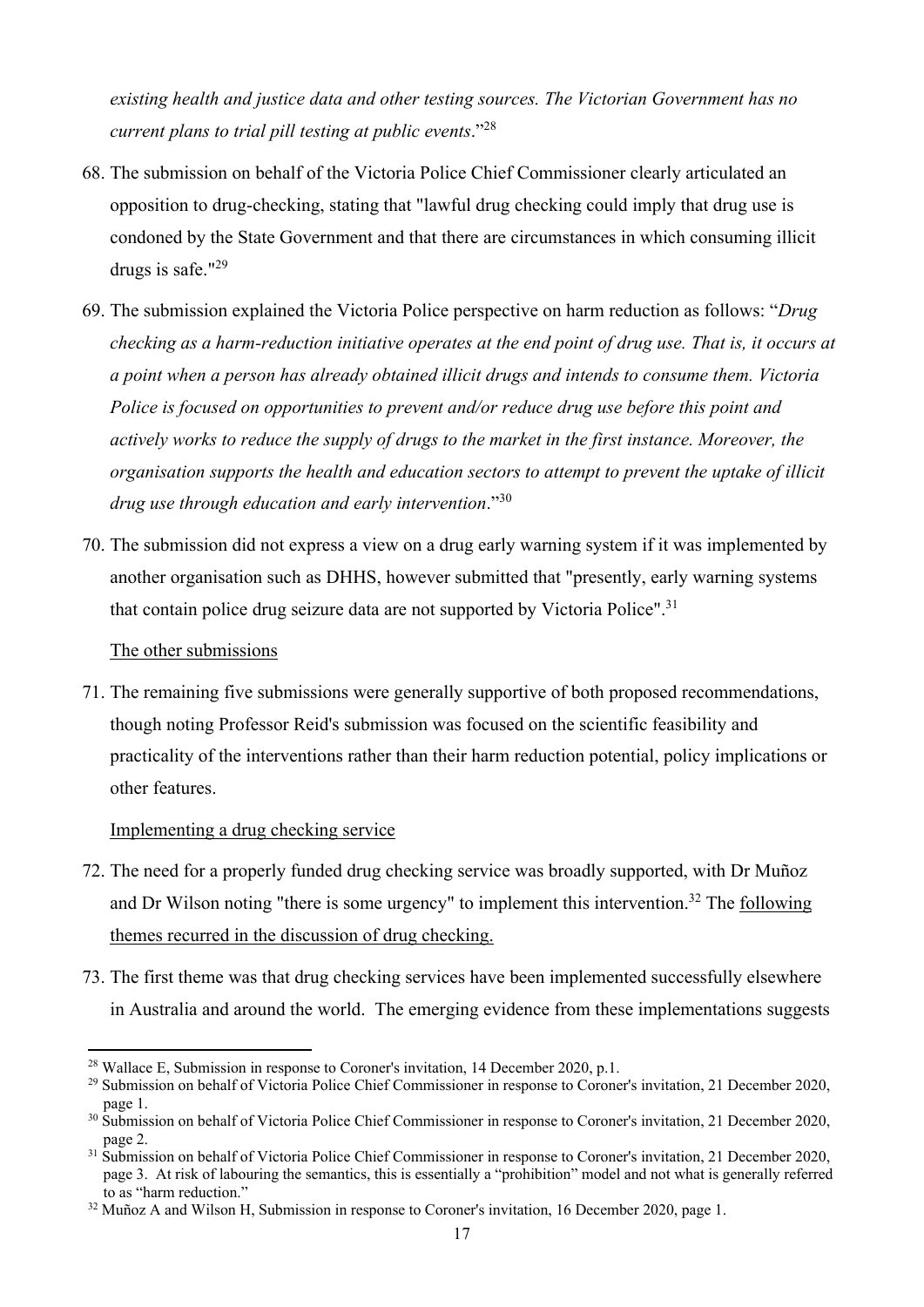that they are effective at reducing harms associated with drugs obtained from unregulated markets; for example people who have substances checked and learn they are not what was expected will often discard the substance rather than take it.

- 74. The second theme was Victoria's capability to implement drug checking immediately.
- 75. Professor Reid's evidence was particularly helpful in this respect. He described multiple drug checking strategies and analytical techniques that have been tested both in public-facing contexts ('front of house') and without public interaction ('middle of house') and outlined the strengths and weaknesses of different approaches. He concluded: "*In summary, on the basis of the information outlined above, I am confident in stating that implementation of a drug checking service in the State of Victoria, based on either 'middle of house' or 'front of house' operating models, is scientifically and technically feasible, and practical, but that appropriate attention must be given to ensure that the technologies employed for analysis are capable of providing definitive information regarding drug identities and purities*."<sup>33</sup>
- 76. The third theme was that a drug checking service must include a public-facing component (what Professor Reid described as a 'front of house' model) to maximise harm reduction potential. Sione Crawford provided a comprehensive explanation as to why this is the case: "*[…] drug checking services should be public-facing first and foremost, so it is an accessible health service that people who use or are contemplating using drugs are provided with tailored information from the chemical analysis, harm reduction education, and health service referral options. A public-facing service also provides the immediate opportunity to thoroughly record and photograph the form of substances before consumption for a more comprehensive data set; and, if a drug sample produces results of an undesired substance, there is the immediate opportunity to dispose of it safely*."34
- 77. Related to this was the need to involve peers in the design and operation of any service. Sam Biondo and David Taylor noted a range of design factors may impact on whether people choose to engage with the service, and therefore whether it is successful. These include accessibility and inclusiveness, staff suitability, speed with which results are communicated, and what the service does to minimise stigma for people who use drugs. To maximise engagement, *"Those who will use the service are integral in informing the design"*. 35 From an operational perspective, the expertise and insight of peers is needed to engage most effectively with service users. Dr Muñoz and Dr Wilson explained their crucial role as follows: "*The information provided by the service*

<sup>&</sup>lt;sup>33</sup> Reid G, Submission in response to Coroner's invitation, 22 December 2020, page 4.

<sup>&</sup>lt;sup>34</sup> Crawford S, Submission in response to Coroner's invitation, 22 December 2020, page 4.

<sup>&</sup>lt;sup>35</sup>Biondo S and Taylor D, Submission in response to Coroner's invitation, 18 December 2020, page 9.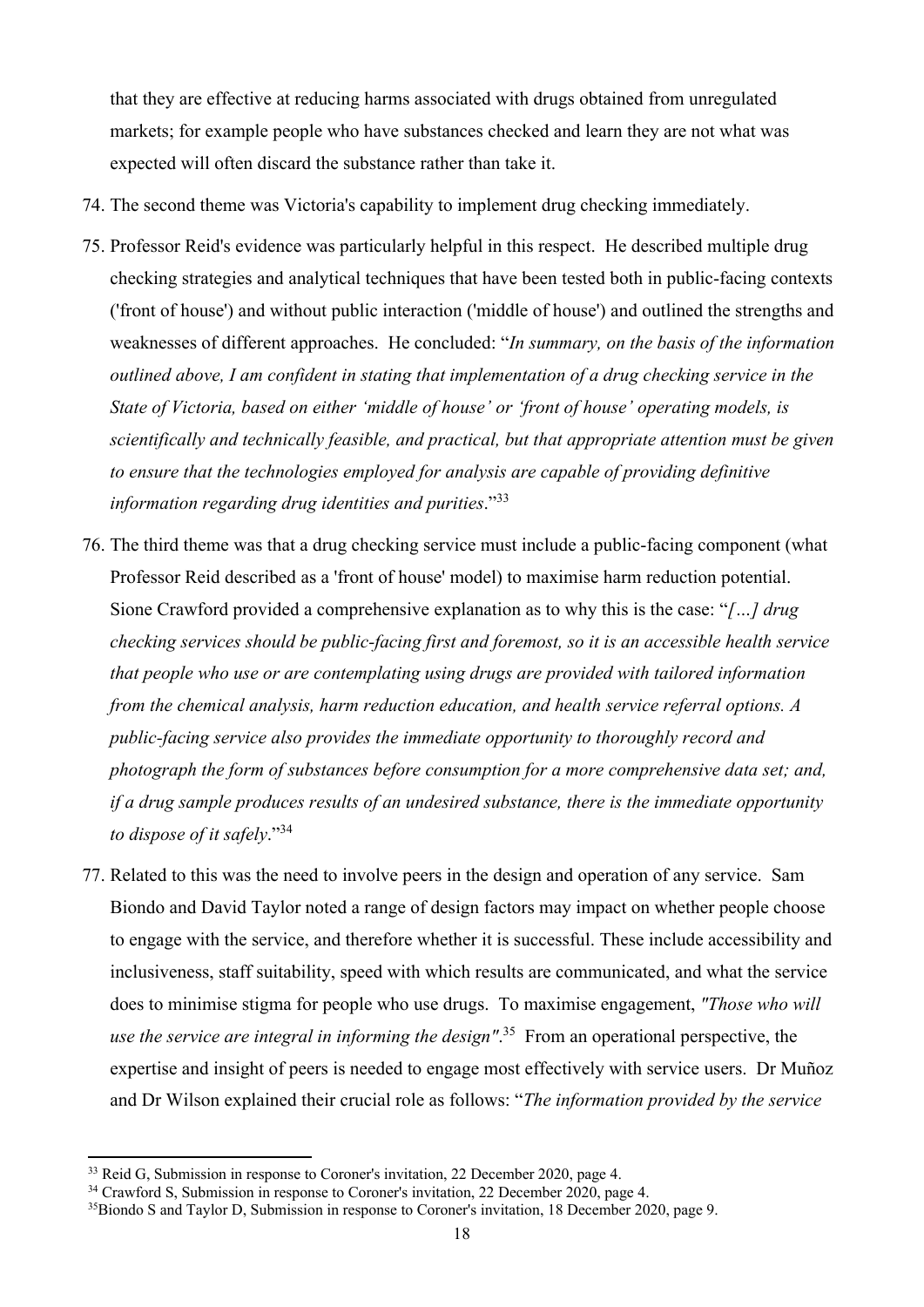*needs to be credible. A combination of trained staff to analyse the results of the test and peers from the groups involved and providing this in a safe environment without risk of legal consequences, will ensure acceptability and credibility for the service*."36

78. The fifth main recurring theme was the concern that current policies criminalising drug use are jeopardising the prevention potential of a drug checking service, by potentially exposing all those involved (both clients and service staff) to legal issues. Will Tregoning from The Loop Australia advised that new legislation would be advantageous, to ensure a drug checking service can operate in the way intended.

### Establishing a drug early warning network

- 79. In common with Dr Barratt's report, the submissions repeatedly emphasised the interdependence between drug checking services and drug early warning networks. The two were described as essentially two sides of the same coin, drug checking providing timely information on drug trends and emerging risks for early warning networks, and people with concerns about a substance after reviewing a network alert being able to access a drug checking service.
- 80. Consistent with this interdependence or interrelatedness, the major themes across the submissions regarding a drug early warning system mirrored those themes discussed above regarding drug checking.
- 81. The submissions highlighted the successful operation of drug early warning systems internationally; the fact that most elements of such a network already exist or have been trialled in one form or another in Victoria; the need for direct engagement with people who use drugs; the essential role that peers will play in ensuring the successful dissemination of drug early warning system alerts that are meaningful for people who use drugs; and drug criminalisation as a barrier to implementing an effective system.

### FINDINGS/CONCLUSIONS

- 82. The standard of proof for coronial findings of fact is the civil standard of proof on the balance of probabilities, with the *Briginshaw* gloss or explications. 37
- 83. Adverse findings or comments against individuals or institutions are not to be made with the benefit of hindsight but only on the basis of what was known or should reasonably have been

<sup>&</sup>lt;sup>36</sup> Muñoz A and Wilson H, Submission in response to Coroner's invitation, 16 December 2020, page 5.

<sup>37</sup> *Briginshaw v Briginshaw (1938) 60 C.L.R. 336 especially at 362-363. "The seriousness of an allegation made, the inherent unlikelihood of an occurrence of a given description, or the gravity of the consequences flowing from a particular finding, are considerations which must affect the answer to the question whether the issues had been proved to the reasonable satisfaction of the tribunal. In such matters "reasonable satisfaction" should not be produced by inexact proofs, indefinite testimony, or indirect inferences…"*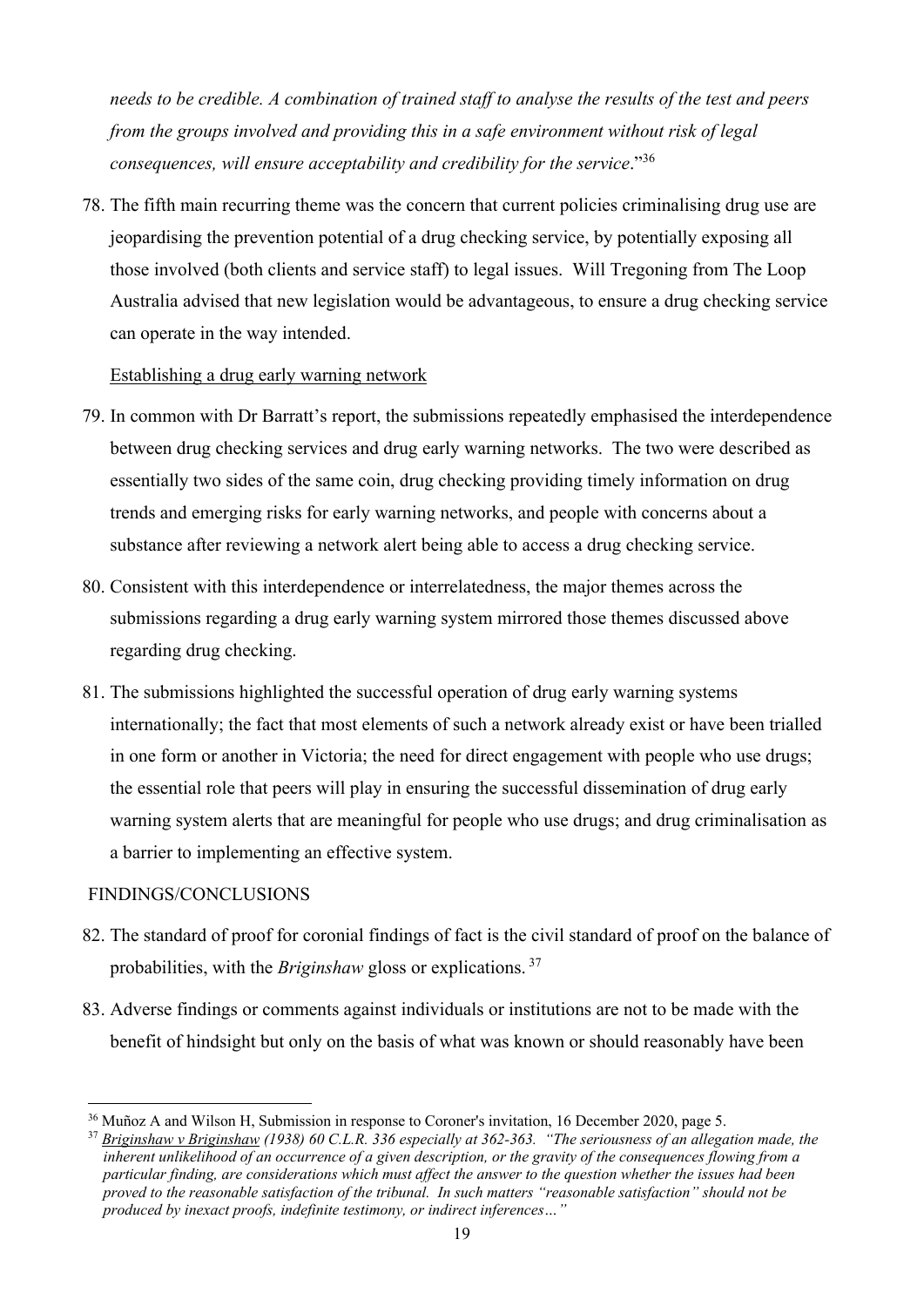known or done at the time, and only where the evidence supports a finding that they departed materially from the standards of their profession and in so doing caused or contributed to the death under investigation.

### 84. Having applied the applicable standard of proof to the available evidence, I find that:

- a. The identity of the deceased is Anson, born on 1 July 1999, aged  $17<sup>ii</sup>$ .
- b. Anson died at Sunshine Hospital, 176 Furlong Road, St Albans, on 25 Julyiii 2016.
- c. The medical cause of Anson's death is mixed drug toxicity involving 25C-NBOME and 4-Fluoroamphetamine).
- d. Anson's death occurred in the circumstances of an accidental or inadvertent overdose, that is, it was the unintended consequence of his intentional use of illicit drugs.

# **COMMENTS**

Pursuant to section 67(3) of the Coroners Act 2008, I make the following comments connected with the death/s, including matters relating to public health and safety or the administration of justice:

- 1. Anson, Ilker, Jordan, Jason and James died after using a substance they obtained illegally in unregulated drug markets and as a direct or indirect consequence of that use. They each believed the substance contained MDMA (and/or in one case psilocybin), but in fact it contained a dangerous combination of two novel psychoactive substances, being 25C-NBOMe and 4-fluoroamphetamine.<sup>38</sup>
- 2. Risk has always existed when obtaining drugs from unregulated markets: for example the risk that the drug's contents are not what you believe them to be; the risk that the drug is more potent than expected; and the risk that the drug's contents are adulterated.
- 3. This risk is heightened through the proliferation of novel psychoactive substances: a term used to describe a wide range of psychoactive drugs that are for the most part poorly understood in terms of their potency, their effects on the individual, and their interactions with other drugs.
- 4. If we accept that there are unlikely to be any major changes to drug regulation in the foreseeable future, or any changes in individual's preparedness to use illicit drugs, Victorians will continue to be exposed to the risks of unregulated drug markets.

<sup>38</sup>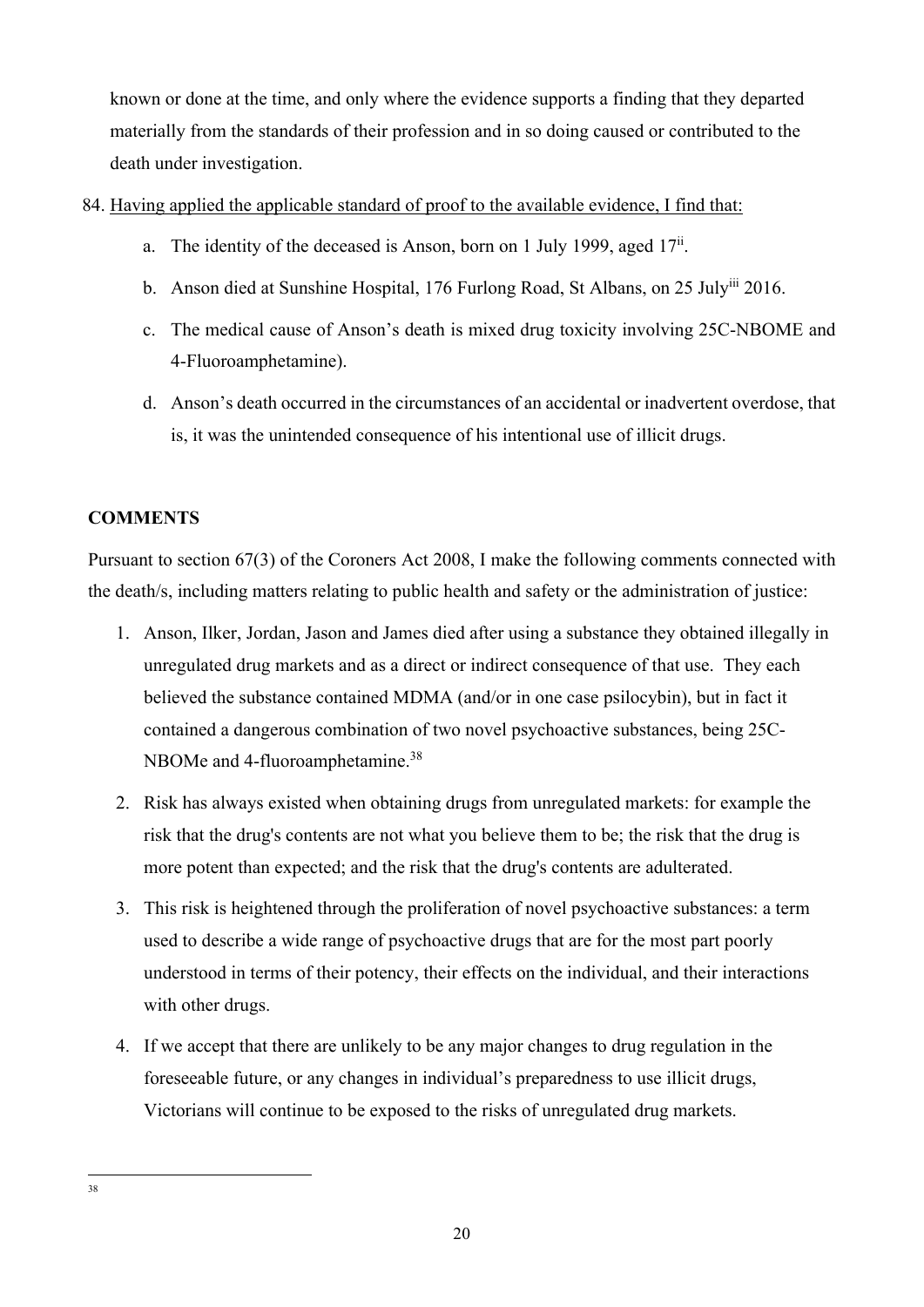5. The evidence available to me supports a finding that there is broad support for a drug checking service and drug early warning network as evidence-based interventions, at least among those with knowledge and expertise in harm minimisation.

### **RECOMMENDATIONS**

Pursuant to section 72(2) of the Coroners Act 2008, I make the following recommendations, including recommendations relating to public health and safety or the administration of justice.

- 1. That the Department of Health, as the appropriate arm of the Victorian Government, implements a drug checking service in the State of Victoria as a matter of urgency, to reduce the number of preventable deaths (and other lesser harms) associated with the use of drugs obtained from unregulated drug markets.
- 2. That the Department of Health, as the appropriate arm of the Victorian Government, implements a drug early warning network in the State of Victoria as a matter of urgency, to reduce the number of preventable deaths (and other lesser harms) associated with the use of drugs obtained from unregulated drug markets.

### PUBLICATION OF FINDING

Pursuant to section 73(1) of the Act, unless otherwise ordered by a coroner, the findings, comments, and recommendations made following an inquest must be published on the Internet in accordance with rules. I make no such contrary order.

### DISTRIBUTION OF FINDING

I direct that a copy of this finding be provided to:

Anson's family

Sunshine Hospital, c/o Western Health

Detective Senior Constable Paul Bate, Coronial Investigator

Dr Dimitri Gerostamoulos, Head of Toxicology, Victorian Institute of Forensic Medicine

Dr Monica Barratt

The Honourable Martin Foley, Minister for Health

Professor Euan Wallace, Secretary, Victorian Department of Health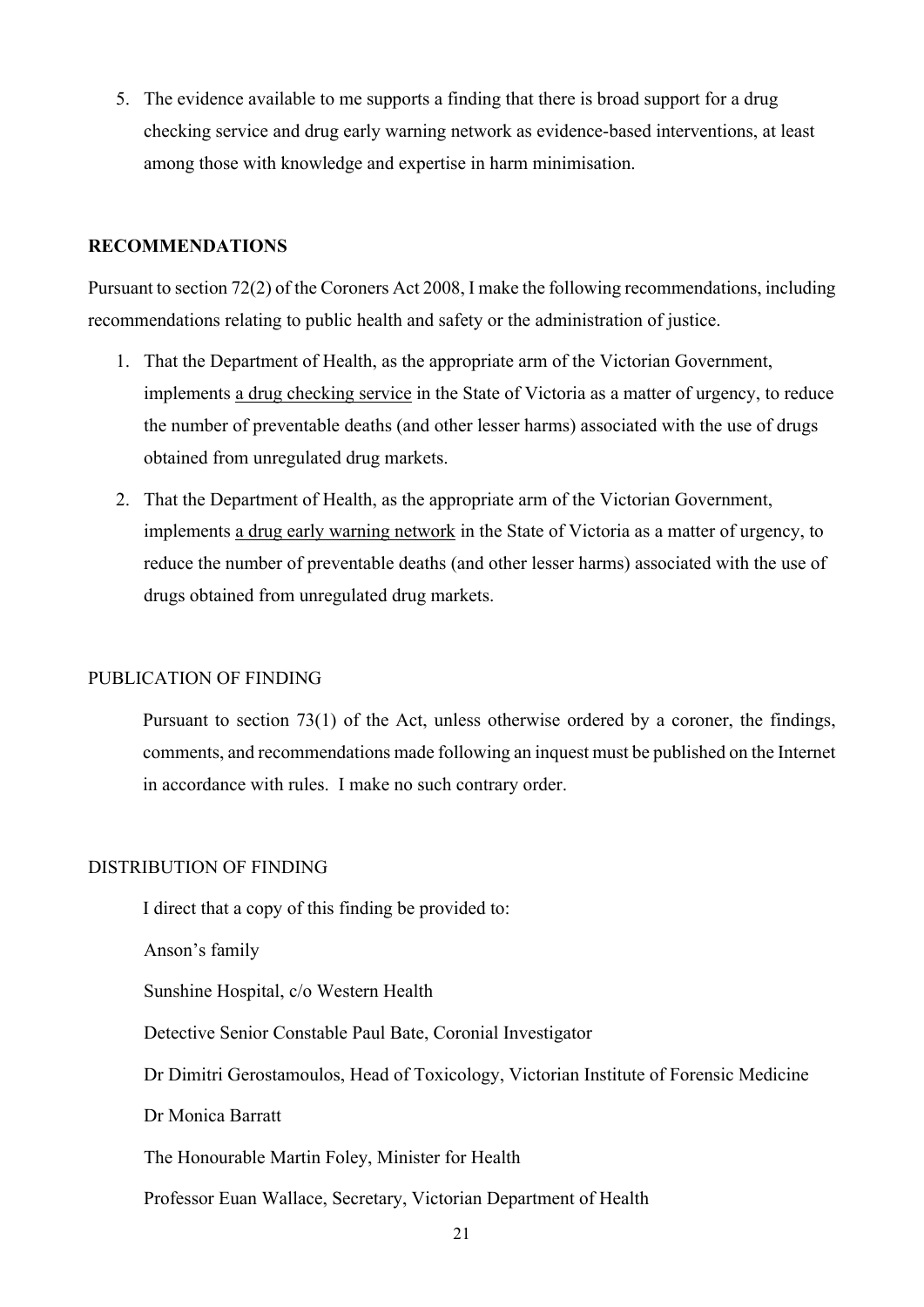Chief Commissioner Shane Patton, Victoria Police. Sione Crawford, Harm Reduction Victoria Dr Anita Muñoz and Dr Hester Wilson, Royal Australian College of General Practitioners Sam Biondo and David Taylor, Victorian Alcohol and Drug Association Professor Gavin Reid, The University of Melbourne.

Will Tregoning, The Loop Australia

Signature:



Paresa Antoniadis Spanos Coroner Date: 7 April 2021

NOTE: Under section 83 of the *Coroners Act 2008* ('the Act'), a person with sufficient interest in an investigation may appeal to the Trial Division of the Supreme Court against the findings of a coroner in respect of a death after an investigation. An appeal must be made within 6 months after the day on which the determination is made, unless the Supreme Court grants leave to appeal out of time under section 86 of the Act.